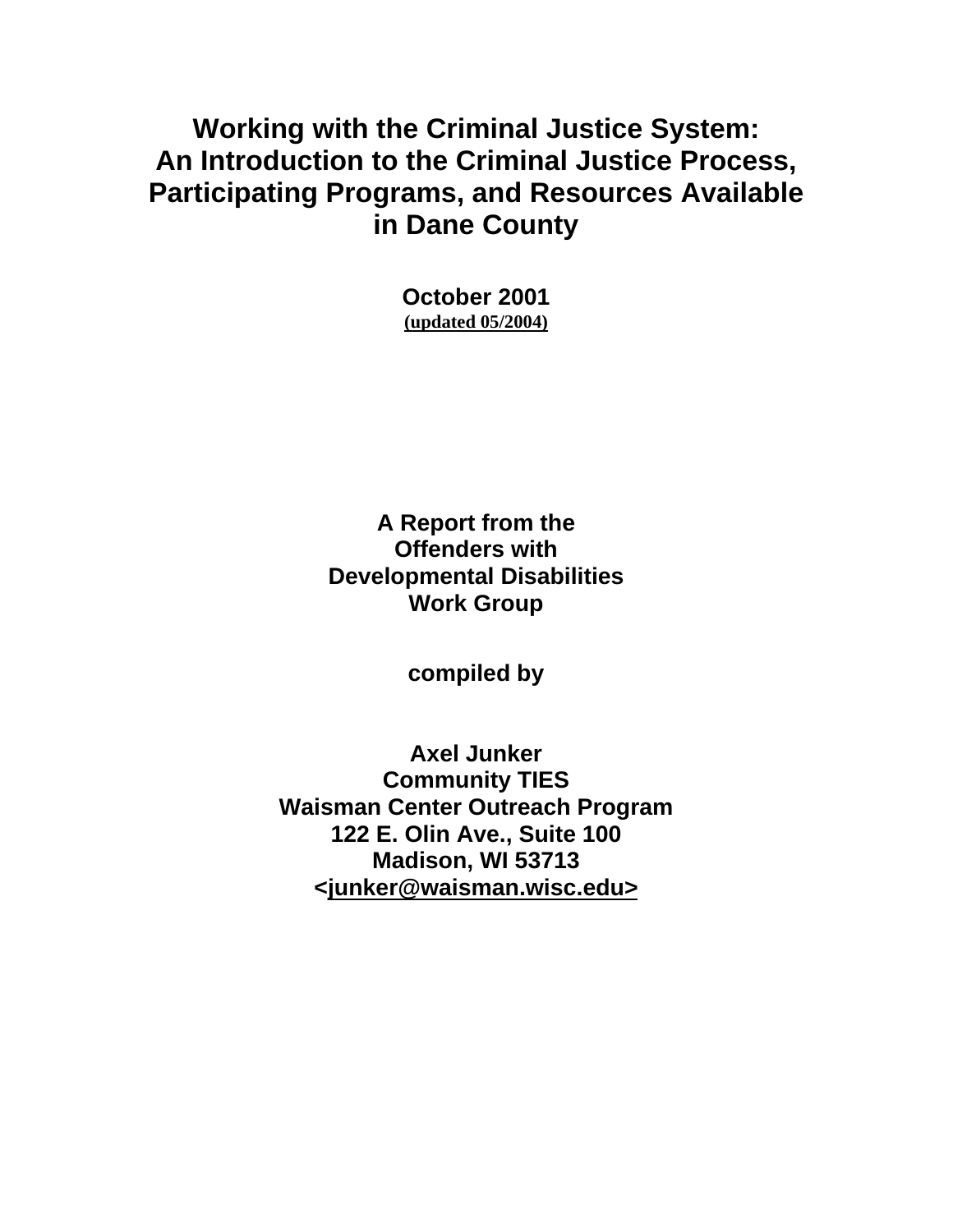# **Introduction**

Individuals with developmental disabilities (DD) and the people who support them very rarely come in contact with the criminal justice system. However, just like everybody else, people with disabilities sometimes become the victims or perpetrators of crimes.

The criminal justice system, its process, procedures, programs and resources are uncharted territory for most individuals with developmental disabilities, their families, and involved support professionals. Unfortunately, law enforcement and other criminal justice practitioners often feel the same about "our world" of Human Services. Meaningful and effective cooperation, therefore, can be a challenge.

In November 1999, Dane County Human Services initiated the creation of a work group to improve services for offenders with developmental disabilities. Since then the work group met with various representatives of the Dane County criminal justice system so that both groups could learn more about one other, and to discuss strategies to improve communication, cooperation, and the coordination of needed interventions.

This paper is one outcome of that process. It is written for the typical DD case manager or support broker who assists an individual with a developmental disability to navigate his/her way through the confusing and complex criminal justice maze. This paper is divided into two parts: Part I presents a basic introduction to the criminal justice process as it occurs in Dane County. Part II describes the parties and programs that might be encountered in that process and how to cooperate with them effectively.

Thank you's are in order to the members of the work group and its guest speakers, whose presentations and materials are liberally quoted here, often without proper reference. Special thanks goes to Sylvan Esh, Matt Hayes, Monica Bear, Emmie Coan, Rick Miller, Paul White, Christine White and Judy Schwaemle for their expertise and diligence in proofreading this manuscript

For further information regarding the "Offenders Work Group," please contact: Maya Fairchild, DCHS, Division of Adult Community Services (608) 242-6466, <[fairchild@co.dane.wi.us>](mailto:<fairchild@co.dane.wi.us>)

For questions regarding the content of this manuscript please contact: Axel Junker, Community TIES (608) 265-9428, <[junker@waisman.wisc.edu>](mailto:<junker@waisman.wisc.edu>)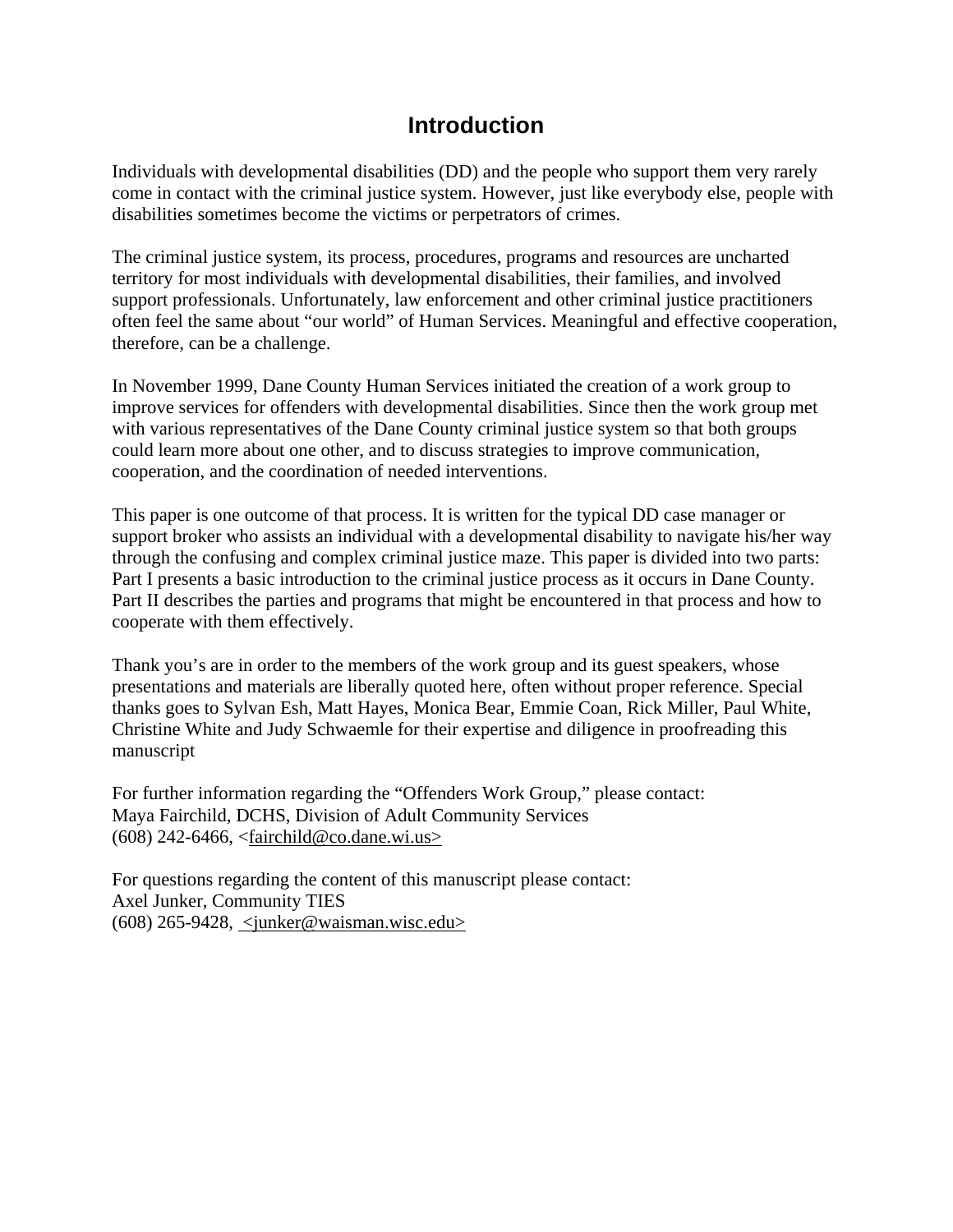# **Contents**

Part I: The Criminal Justice Process in Dane County

| Misdemeanor<br>- Initial Appearance and Arraignment                                                                                                                                                    | $\overline{4}$ |
|--------------------------------------------------------------------------------------------------------------------------------------------------------------------------------------------------------|----------------|
| - DA Pre-trial Conference                                                                                                                                                                              | 5              |
| Felony<br>- Initial Appearance<br>- Preliminary Hearing<br>- Arraignment                                                                                                                               |                |
| Felony and Misdemeanor<br>- Motion Hearings, Bail Hearings<br>- Competency<br>- Final Pre-trial Conference<br>- Trial                                                                                  | 6              |
| - Sentencing<br>- Victim's Rights                                                                                                                                                                      | 7              |
| <b>Flowchart: The Criminal Justice Process</b>                                                                                                                                                         | 8              |
| Part II: Criminal Justice Professionals and How to Effectively Work with Them                                                                                                                          |                |
| Law Enforcement / Police<br>-Confidentiality                                                                                                                                                           | 9              |
| Psychiatric Hospitalizations / Emergency Detention / Involuntary Commitment                                                                                                                            | 10             |
| Flowchart: The Civil Commitment Process                                                                                                                                                                | 12             |
| Dane County Jail                                                                                                                                                                                       | 13             |
| <b>Public Defender</b>                                                                                                                                                                                 | 14             |
| Dane County District Attorney                                                                                                                                                                          | 15             |
| <b>City of Madison Attorney</b>                                                                                                                                                                        |                |
| <b>Jail Diversion Programs</b><br>- Deferred Prosecution<br>- Drug Treatment Court Program<br>- Bail Monitoring Program<br>- Electronic Monitoring Program<br>- ATIP - Treatment Alternative Sentences | 16<br>17<br>18 |
| Probation and Parole / Extended Supervision                                                                                                                                                            | 19             |
| NGI / Conditional Release                                                                                                                                                                              | 21             |
| Appendix A. Addresses and Contact Information                                                                                                                                                          | 22             |
| Appendix B. Work Group Members and Guest Speakers                                                                                                                                                      | 31             |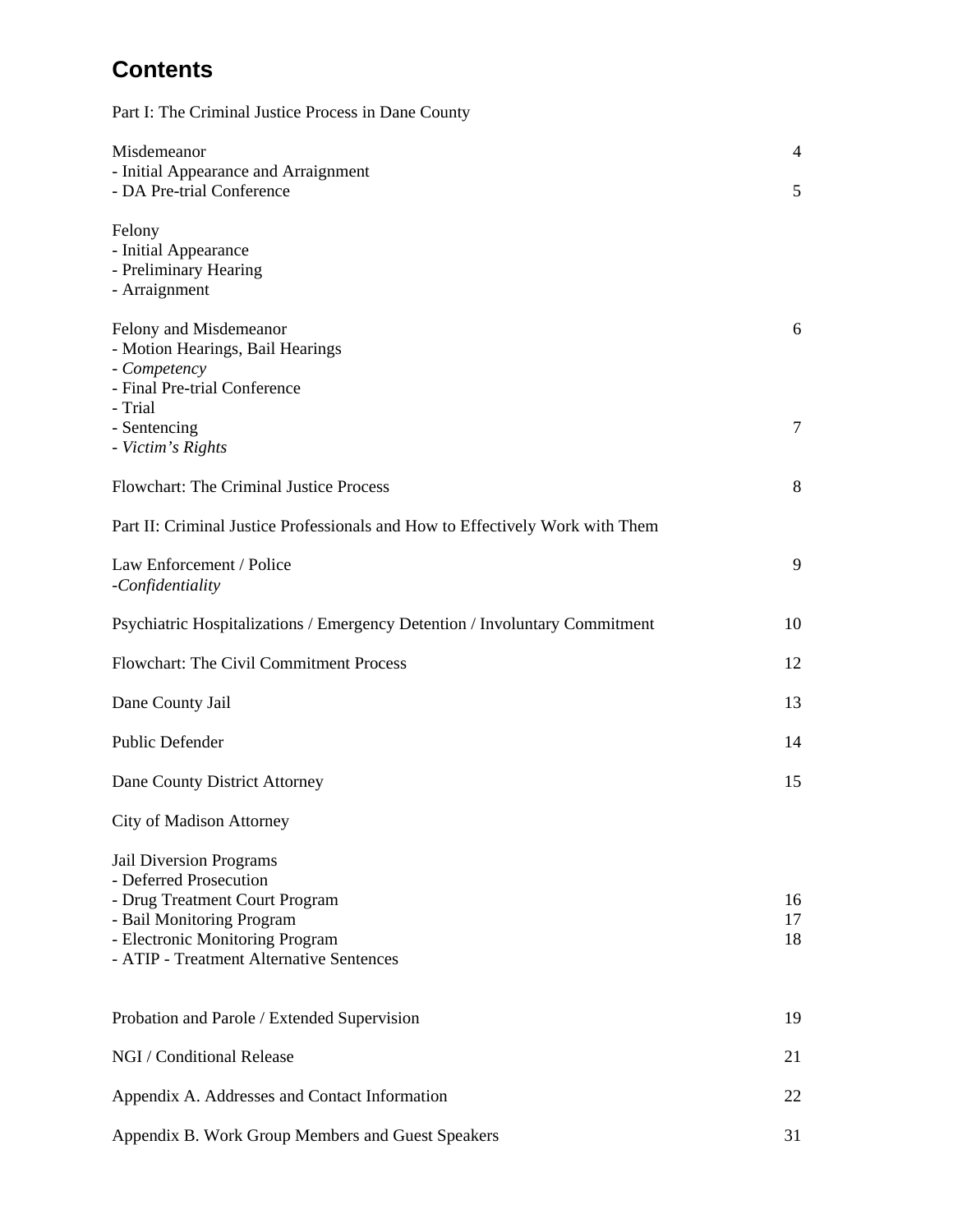# **Part I: The Criminal Justice Process in Dane County**

After the police have issued a citation or made an arrest, and subsequently issued a police report, the district attorney's office (DA) reviews the police report and makes a charging decision: The DA's office can order further police investigation, decide to charge the offender with the crime the police reported or with a different crime that fits the facts presented, or decide not issue charges at all.

The DA's office will not usually notify a potential offender when charges (and the need to come to the initial appearance) have been dropped. However, unless the offender has learned through communication with the police agency that issued the citation or made the arrest, or has heard from the DA's office that an initial appearance has been canceled (and the charges were dropped), the offender must appear in court. Otherwise an arrest warrant might be issued.

The Circuit Court Automation Program (CCAP) http://wcca.wicourts.gov/index.xsl provides information about Wisconsin Circuit Court appearances and charges filed in cases a person has had in the past, or has scheduled for the near future. CCAP does not show arrests. CCAP is probably the most convenient way to find out about scheduled court appearances. It is not fool-proof, however, and delays sometimes occur before information is entered regarding court dates changes.

The Dane County VINE (Victim Information and Notification Everyday) service is a free, 24-hour telephone service that allows you to check on the status of inmates in custody within the Dane County jail system, and to register for automatic notification when an inmate is released or transferred. VINE can also provide you with information on the inmate's charges and bail, location in the jail, scheduled release date, and where and when the inmate was transferred, as well as court information concerning scheduled hearings. The VINE toll-free phone number is 1-877-418-8463.

The progress of a criminal case through the court system is defined by the type of crime with which the individual is charged. The law distinguishes between two types of crimes, misdemeanors and felonies. A misdemeanor is a less serious crime punishable by no more than one year in a county jail. A felony is a more serious crime usually punishable by a prison term of one year or more. A good and free resource defining unfamiliar legal terms is *Nolo's Everybody's Legal Dictionary,* at http://www.nolo.com/dictionary/wordindex.cfm

## **Misdemeanor**

### *Initial Appearance and Arraignment*

The accused receives a copy of the criminal complaint containing the specific charges, and the court commissioner reads the criminal complaint, if requested. The defendant enters a plea (guilty/no contest/not guilty) or stands mute (which results in the court commissioner entering a not guilty plea). By standing mute, the accused preserves jurisdictional objections to the institution of the proceedings, i.e. the accused at a later time can object to the manner in which he or she was arrested. Bail and conditions of bail are ordered by the court. The next court appearance is assigned and the court commissioner makes the defendant aware of the public defender's office.

The initial appearance and arraignment is a good opportunity for DD service providers – with the consent of the defendant – to speak up and let the court commissioner know that the accused has a disability, has a stable residence and/or employment, and receives services and supervision. The court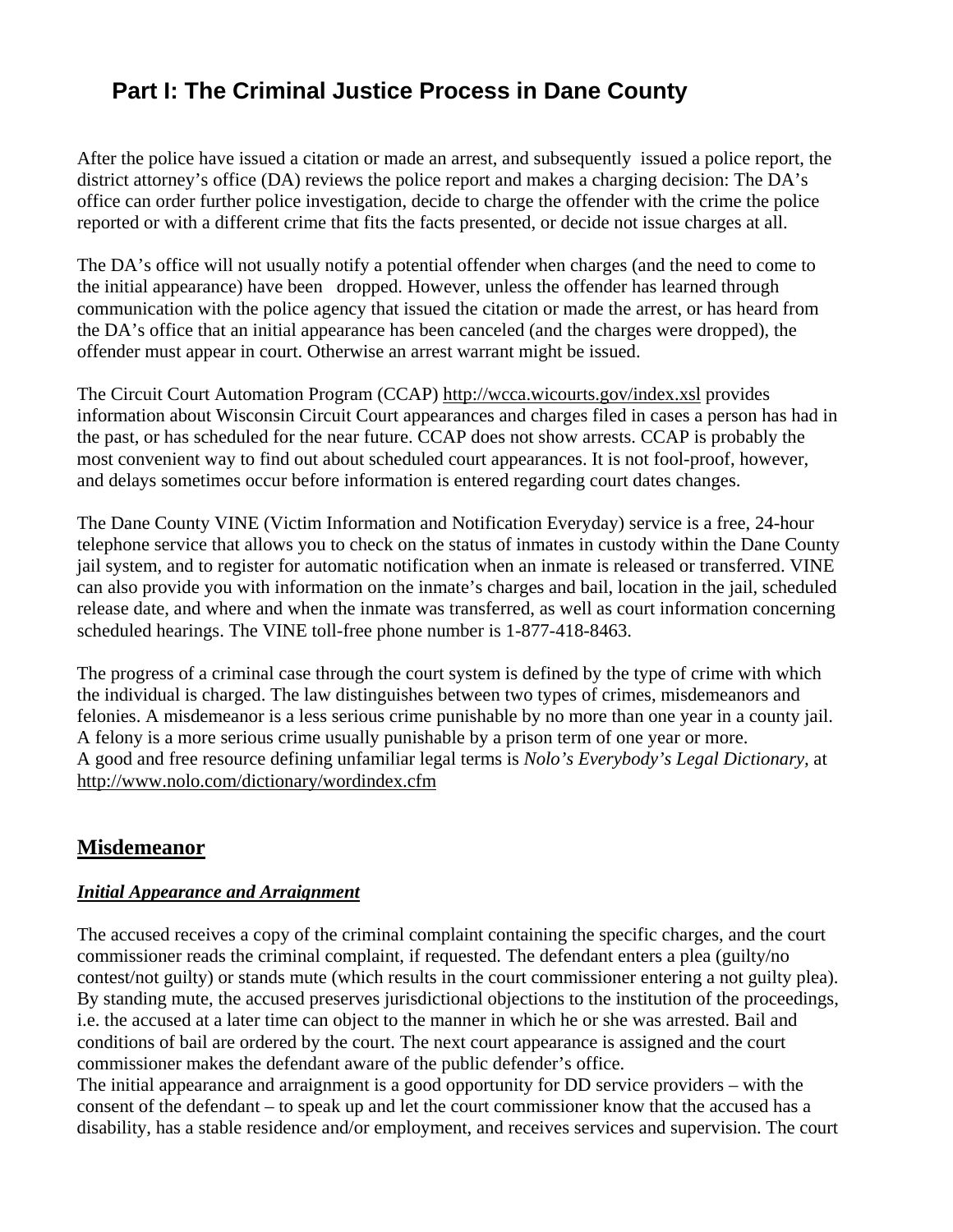commissioner might then be convinced to release the accused on a signature bond, and simply require that the accused follow the service provider's supervision guidelines as part of the bail condition.

If the accused was arrested and is in jail, the initial appearance and arraignment usually occurs at the Public Safety Building  $1<sup>st</sup>$  floor within 24 hours of the arrest. The district attorney's office or the Dane County jail (see below) can be called to find out about the time of the arraignment. To avoid unnecessary delays, service providers arriving at the Public Safety Building should inform the clerk in the lobby that they would like to be heard at the arraignment.

If the accused was not arrested, police might have issued a citation indicating when and where the accused has to appear for the initial appearance. The accused must attend the initial hearing unless he/she learns from police or the DA's office that the charges have been dropped. If the accused fails to attend, a warrant for his/her arrest might be issued.

### *DA Pre-trial Conference*

The assigned assistant district attorney (ADA), the defendant, and his/her attorney try to settle the case to avoid a trial. If the defendant pleads guilty or no contest, a judge will subsequently sentence the defendant DD service provider's should communicate with the defense attorney about the best way to proceed. If appropriate, the issue of the defendant's competency to stand trial (see below) should be raised at this point.

### **Felony**

#### *Initial Appearance*

If requested, the court commissioner reads the criminal complaint and sets bail (cash bail or signature bond) and other bail conditions. If the defendant is in custody (jail), a public defender is available to the defendant and present during the proceedings (if the defendant qualifies for it). A date for the preliminary hearing is scheduled. Before – often immediately before the initial appearance – DD service providers should inform the public defender about the defendant's disability and service providers involved.

### *Preliminary Hearing*

This is an evidentiary hearing before a judge or commissioner at which the state needs to prove that the defendant probably committed a felony. This hearing must occur within 10 days of the initial appearance if the defendant is in jail or on cash bail, but may occur later if the defendant is not held in custody. If probable cause is not shown, the judge must dismiss the charges.

#### *Arraignment*

The arraignment must occur with 30 days of finding probable cause, but is usually held immediately following the preliminary hearing. The state files a document called "the Information." It identifies the charges that the state will prosecute at trial. The defendant enters a plea (not guilty, guilty, mute) to these charges, and the court will review the bail previously set.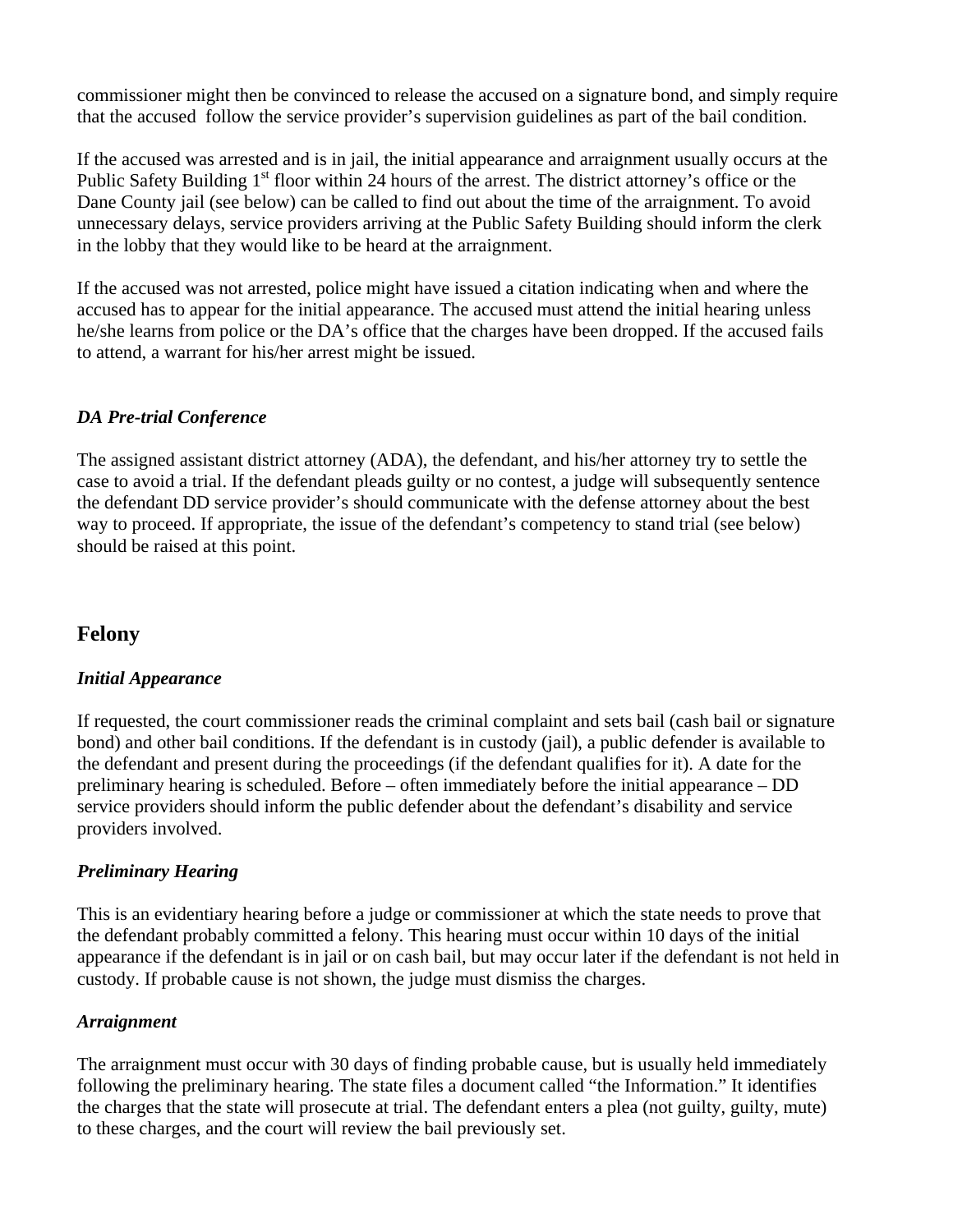# **Felony and Misdemeanor**

### *Motion Hearings, Bail Hearings*

These can occur at various times during the court process. The defendant can raise challenges to his arrest, the seizure of evidence, the sufficiency of the complaint, the number of charges, the joinder of crimes or defendants, and a number of other matters. Either party can file motions requesting a change of bail or conditions of bail. Either party can also ask the court to make a determination of whether the defendant is competent to proceed to trial and to assist in his defense. Some of these motions require the taking of evidence by the court; others may call for oral or written arguments (briefs) by the attorneys.

#### *Competency*

"No person who lacks substantial mental capacity to understand the proceedings or assist in his or her own defense may be tried, convicted or sentenced for the commission of an offense so long as incapacity endures." Sec. 971.13(1), Wis. Stats. Either side can raise the issue of the defendant's competency for the court to determine. If the question is raised, the court will order that an examination by a professional be performed to assist the court in making the determination. If the court determines that a person is not competent and not likely to become competent, the criminal proceeding is "suspended," and the defendant is released from the conditions of bail.

Competency evaluations can be performed in-house, i.e., during an inpatient stay at Mendota Mental Health Institute or by a community-based professional. A judge ordering the competency evaluation might be open to suggestions of a DD service provider regarding a particular professional. The DD Crisis Response can assist in making referrals to examiners who have experience working with individuals with developmental disabilities.

### *Final Pre-trial Conference*

The ADA and defense attorney try to resolve the matter without trial. Such plea negotiations may result in total or partial agreements about charges and disposition. If the parties cannot settle the case, it proceeds to trial. Trial is to a jury, unless both parties waive their rights to jury trial. In that event, the trial is to the court. If the defendant pleads guilty or no contest, he/she becomes subject to sentencing. Sentence may be ordered at the time he/she enters the plea, or scheduled for a later date.

### *Trial*

In criminal cases, the defendant and the state have a right to a jury trial. A jury trial has three possible outcomes: verdicts of Guilty or Not Guilty or a mistrial. One reason for a mistrial is if the inability of the jury to reach a verdict. This is called a "hung jury." If a mistrial was not caused by the prosecution, the defendant can be retried. Phases of a jury trial are jury selection (*voir dire*), opening statements, evidence, closing arguments, jury instructions, deliberation, and verdict.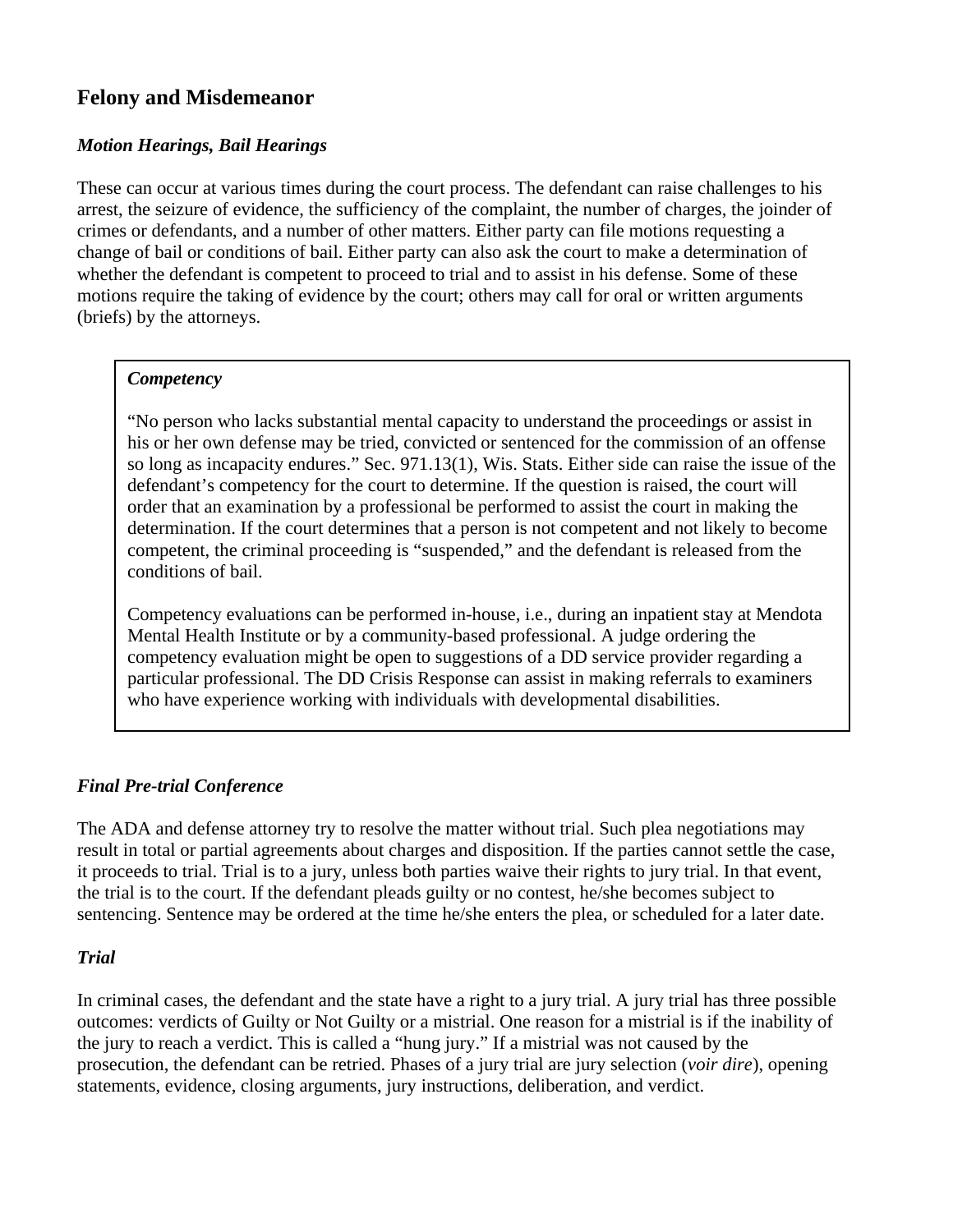### *Sentencing*

A person can be sentenced only if convicted. A person can be convicted only on his/her plea of guilty or no contest, or by a finding of guilty after a trial. In felony cases, after a finding of guilt the court can order the Department of Corrections (DOC) to prepare a pre-sentence investigation report which needs to be completed within 60 or 90 days and looks at all aspects of the defendant's life to assist the court in determining the correct sentence. The report considers the defendant's mental and physical health, residential and vocational situations, family, and community treatment plan. At sentencing, the defendant has the right to address the court (the right of allocution). Victims of crime also have the right to address the court at sentencing. It is not uncommon for service providers to write a letter to the judge advocating for the defendant, but such a letter should be coordinated with the defense attorney.

The judge determining the sentence has a variety of options, one of which (except in the case of First Degree Intentional Homicide and Hostage Taking) is probation. When probation is ordered, a sentence is either stayed or withheld. If the sentence is stayed the judge imposes a jail or prison term that will be served if the defendant's probation is revoked. If the sentence is withheld and the defendant fails probation he/she has to return to court to receive the sentence for the original offense (jail or prison are the only options available at this juncture). Other sentencing options available to the court are fines, community service, or confinement in jail or prison. The maximum available to the court for the crime is set by law, but the court determines sentences within that range.

Most convictions are the result of a plea of guilty by the defendant. Many of these guilty pleas are the product of negotiations between the prosecutor representing the state, the defendant, and the defendant's attorney. Negotiations regarding the final outcome of the case, may result in complete or partial agreement between the parties. That agreement is then presented to the judge for approval. When all or some of the final outcome is not agreed to by the parties, both sides have the opportunity to present their positions to the judge, who then makes a final sentencing decision. A person convicted of a crime, even one who enters a plea of guilty, has the right to appeal his or her conviction.

#### *Victim's Rights*

Crime victims have a number of important rights too numerous to mention here. Among these rights are the right to be notified of all court hearings, to confer with the prosecution about a case, to address the court at sentencing, to hear about the final disposition, and to claim restitution, among others. Victims of crime are notified of all their rights so that they may exercise those they choose to.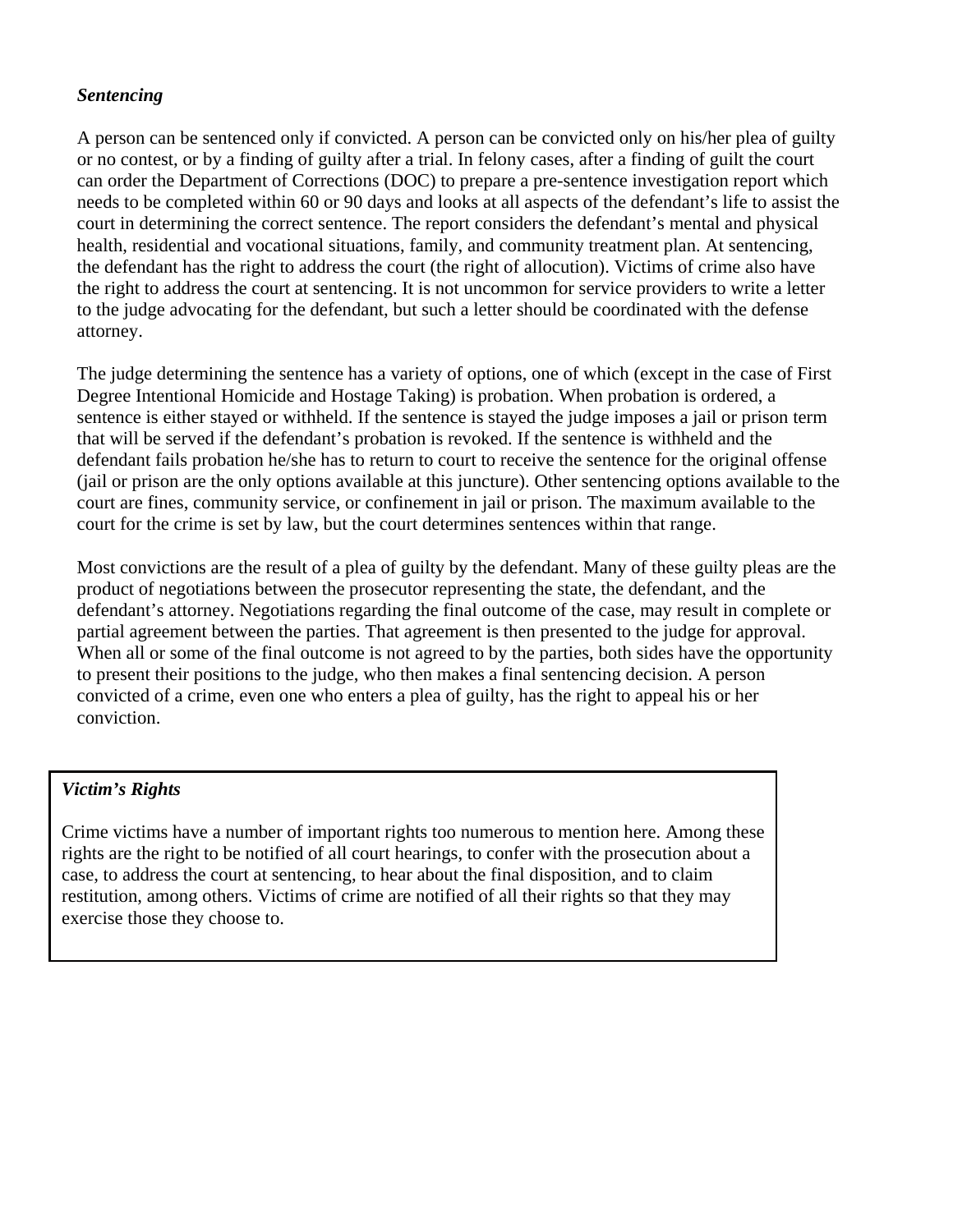# **The Criminal Justice Process**

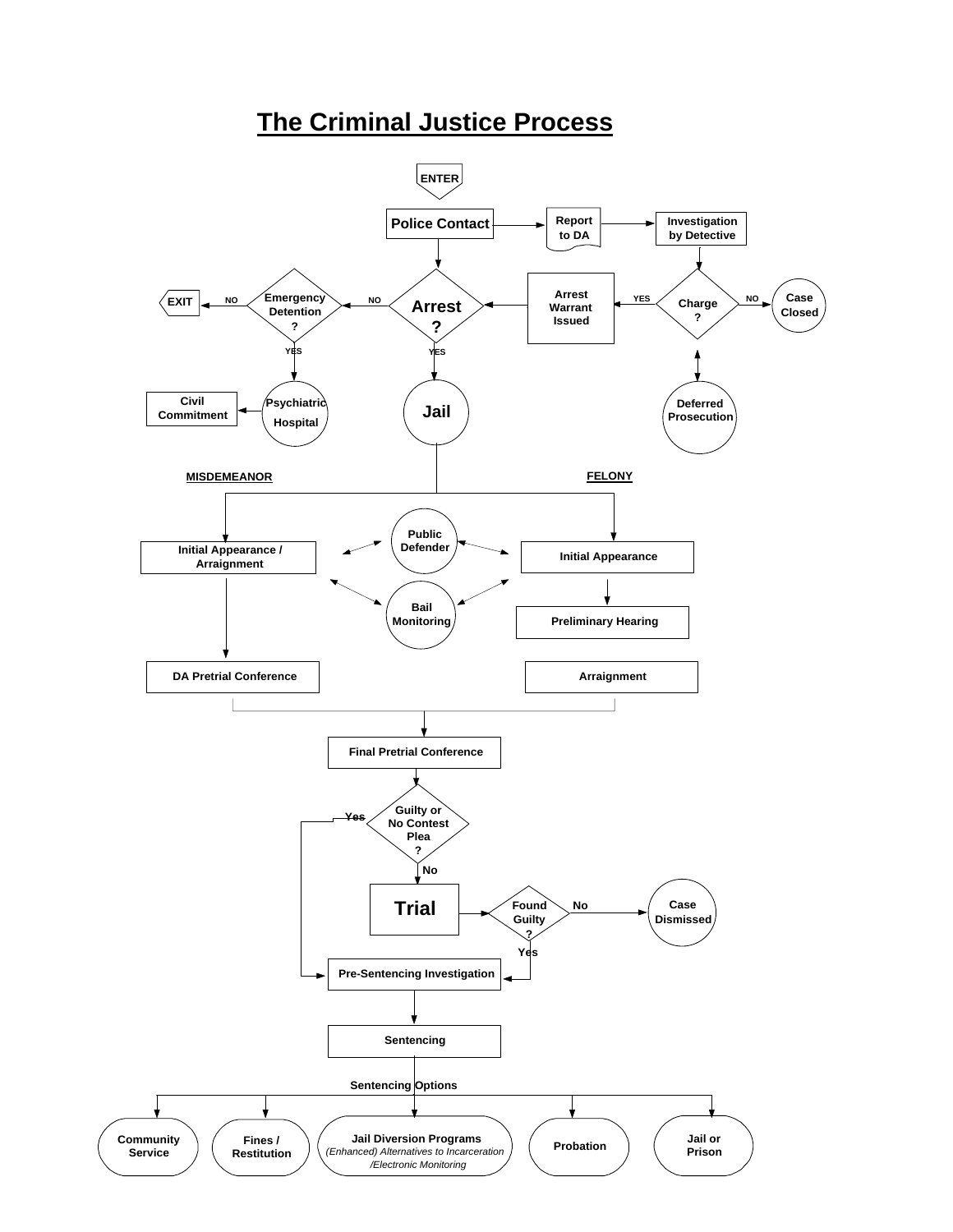# **Part II: Criminal Justice Professionals and How to Effectively Work with Them**

# **Law Enforcement/Police**

Dane County has more than twenty law enforcement agencies, with the Madison Police Department and the Dane County Sheriff's Office being the two largest. Law enforcement is usually the first contact people make with the criminal justice system.

If law enforcement officers decide that a law has been broken, they can:

- issue a citation and/or file a report to the DA's office (which in turn may make a criminal complaint)
- make an arrest and take the person to jail
- release the individual into someone else's care (treatment provider, voluntary or involuntary hospitalization)

People with disabilities are expected to follow the same laws as everybody else and can be arrested, prosecuted, and sentenced to pay fines or spend time in jail or prison. If the safety of the community is not at risk, the police are often willing to consider a person's disability and work closely with human service providers. However, police usually do not assume that a person has a disability and/or receives services in a given case. Support providers should – with the consent of the individual and/or the individual's guardian – encourage consumers to carry identification as well as "safety cards," which list the name and phone numbers of a support person or agency, and of the guardian. Providers need to teach consumers to show the "safety cards" to law enforcement and medical personnel when assistance is needed.

The Madison Police Department has a human services liaison officer who is somewhat familiar with the human services system and DD service providers. DD service providers may look to the liaison officer for help in • assessing when the police should become involved

• talking to a consumer about the seriousness of criminal or dangerous behavior

• accessing police records, reports. (Make sure to get the police district, the case number, and the responding officers and/or detectives names. In general, police reports can be made available to treatment providers.

 However, if a decision about a felony charge is pending the report might not be released until the discovery portion of the trial has been completed.)

- passing on information to neighborhood officers of the five Madison districts) regarding specific individuals information will be stored on the dispatch computer based on an individual's address) to avoid misunderstandings or unnecessary confrontations with police (Neighborhood officers can also be contacted
- directly through the police stations in the different districts).

The liaison officer works closely with the Mental Health Center Crisis Unit, which assists in evaluating a person's mental status and the need for emergency detentions (see below). Police also have the option of taking a person to detox or to release an individual into someone else's care (e.g., a residential agency). The officer in charge can facilitate communication with the DA's office in order to make this happen.

## *Confidentiality*

When talking to the police, DD service providers must not violate a consumer's right to confidentiality. Any information given (diagnosis, IQ level) will end up in the police report and will be made public at a trial. On the other hand, staff need avoid alienating police by calling them and then refusing to cooperate or give out information. A compromise can be reached by limiting information to a description of the events that led to the police involvement, offering information on how the individual communicates and interacts with the world and more generic information about the involved agency/support provider.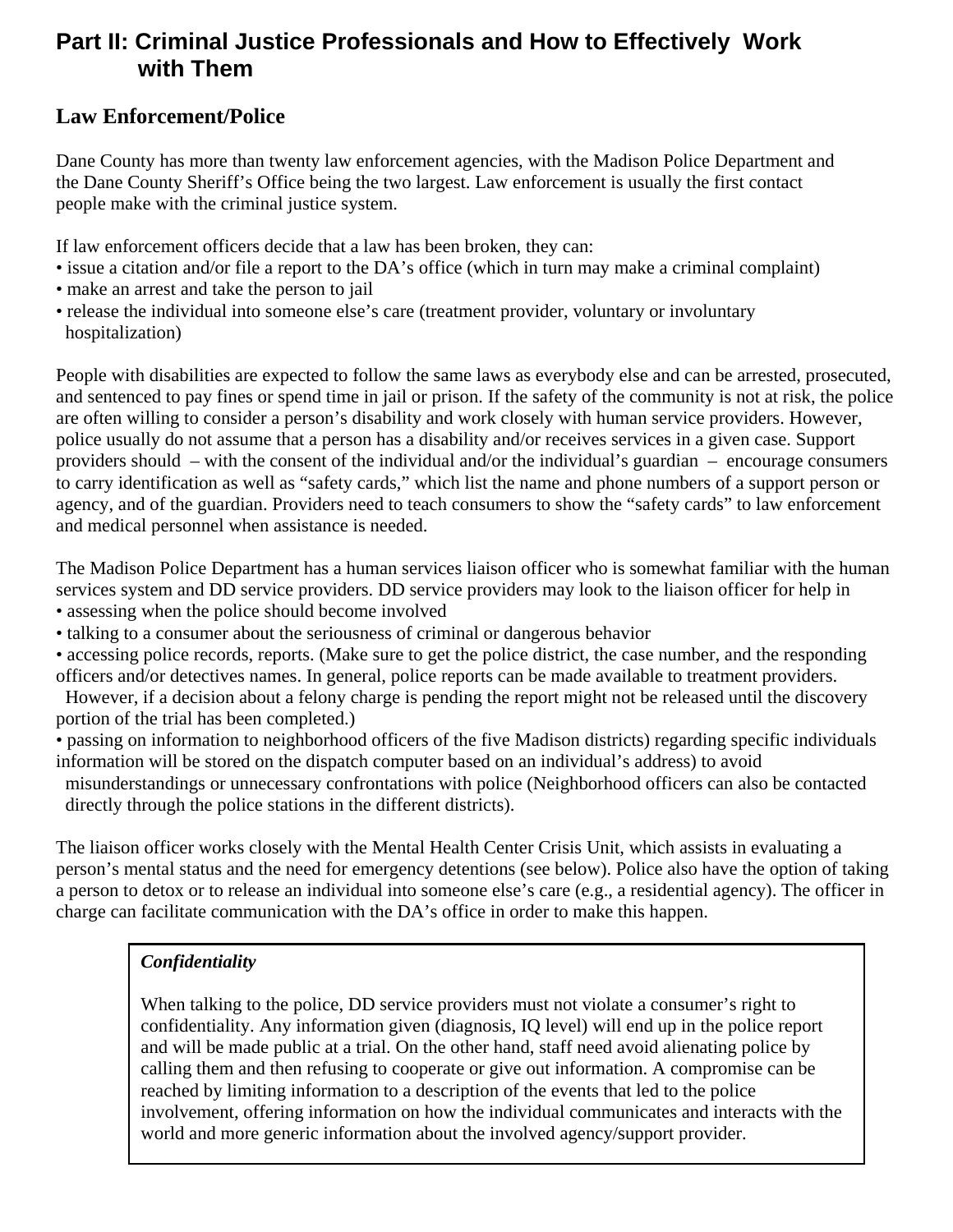# **Psychiatric Hospitalizations / Emergency Detention / Involuntary Commitment**

The procedures of an emergency detention and the civil commitment process are defined by civil law\*, not criminal law and for this reason they are not part of the criminal justice process . They are included here, however, because emergency detentions are not uncommon when police are confronted with individuals with disabilities, who present a danger to themselves or others.

Law enforcement has a variety of options when confronted with an individual who if left by him, or herself would be at risk of jeopardizing his/her own safety and/or that of others (vulnerable adult). These options are:

- releasing the individual into the care of a treatment provider (which could be a residential agency that supports and supervises the individual)
- facilitating a voluntary psychiatric hospitalization (this course of action requires that the individual has a mental illness; that the individual and/or his/her legal guardian agree to the hospitalization; that the individual is a good candidate to benefit from the treatment and therapy provided by the hospital; and that the hospital agree to the hospitalization).
- initiating the emergency detention (involuntary commitment) process (see below), which can occur when individual has a mental illness, a developmental disability, or is drug dependent; and is a proper subject for treatment; and is deemed to be at a substantial and immediate risk of serious physical harm to self or others, unless he/she receives immediate treatment in a safe (locked) facility.

The Madison Police Department and its liaison officer work closely with the Mental Health Center Crisis Unit if there are questions about a person's mental health status, the level of dangerousness, or safety. DD service providers who support individuals who have had unplanned psychiatric hospitalizations or police contacts in the past and are likely to have future contacts are encouraged to be proactive and contact the Madison police, and the Dane County jail (see below), as well as the Mental Health Center, hospital emergency rooms, and psychiatric departments. The DD Crisis Response program can - if requested - help plan and facilitate this process.

Although for numerous individuals with mental health issues, a brief psychiatric hospitalization (for special medication adjustments or the stabilization of acute symptoms) can be an appropriate and valid part of the person's support and treatment, for many people with developmental disabilities psychiatric hospitalizations do not always seem to be the most promising and appropriate intervention. Hospitals do not necessarily have expertise with individuals with DD or DD community programs, might not know how to communicate effectively with an individual with a DD, and are typically not in a good position to individualize their treatment approach easily. In addition, hospitals are often unable to provide needed one-on-one support, and might be uneasy about addressing challenging behaviors not uncommon to individuals with DD.

DD providers are encouraged to work closely with the DD Crisis Response program to think and plan for the most appropriate crisis intervention based on the person's individual needs. This could include creating or modifying the individual's behavior support plan, supplementing the individual's staff support, utilizing the Crisis Response Safe House or pursuing voluntary hospitalization.

---------------------------------------------------------------------------------------------------------------------------------------

\* Civil law usually applies to private rights and/or the relations between one person or a group of people to another (e.g., property rights). Criminal law focuses on the relations between citizen and the government/state and define what behaviors are illegal and are punishable by fines or imprisonment.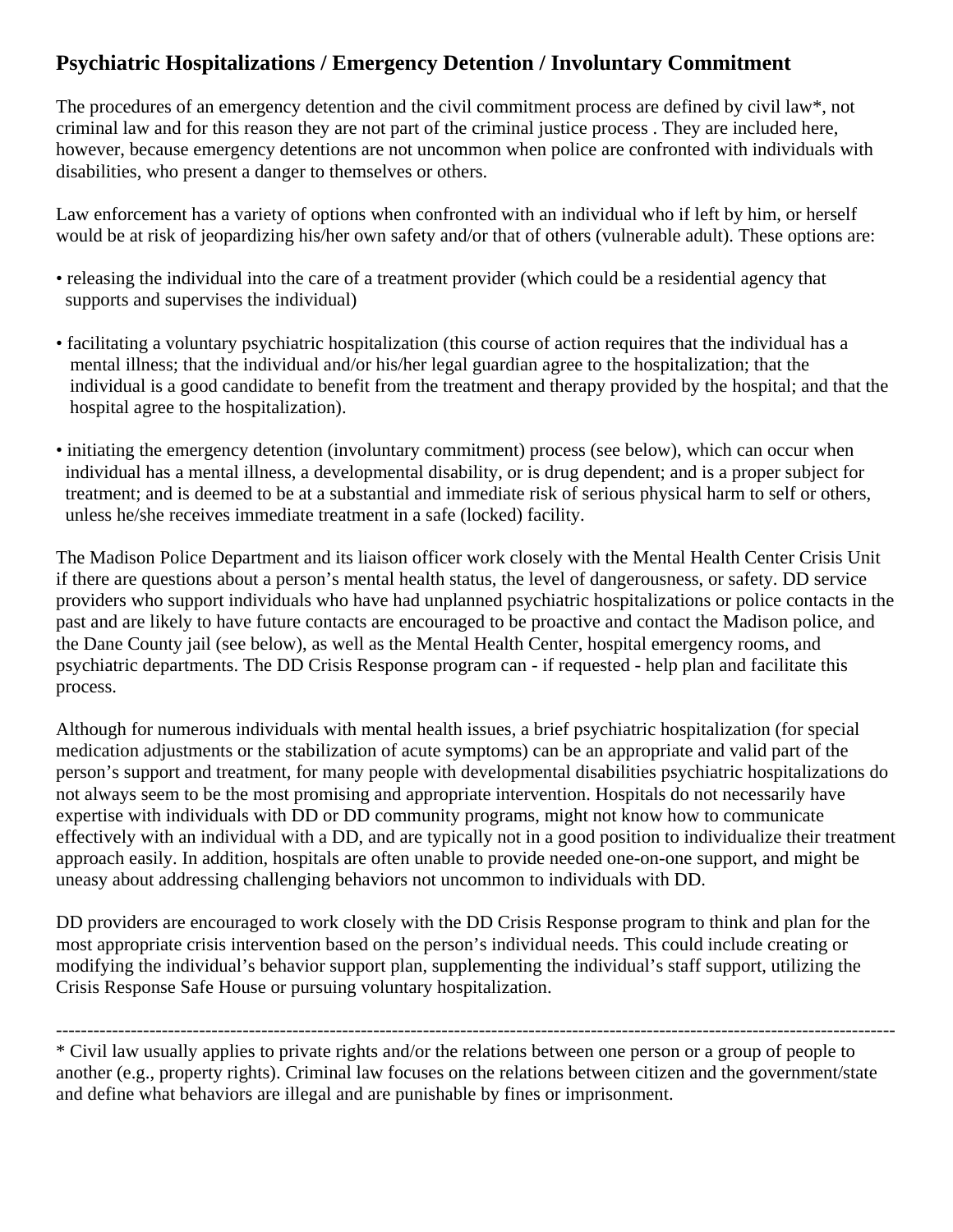Law enforcement work closely with the Mental Health Center (or involved DD service providers) to determine whether an individual meets the standards for commitment (i.e., is a danger to him/herself and others) and should be detained on an emergency basis at a hospital or mental health center. Emergency detentions in Dane County usually occur at University Hospital, Psychiatry B65, and occasionally at St. Mary's or Meriter Hospital. If a person is considered to be unsafe or too dangerous to be kept at the hospital, or if there is no space available, he/she will be admitted to Mendota Mental Health Institute. The DD Crisis Response program should be notified whenever an emergency detention occurs.

Within 72 hours of the original detention – excluding Saturday, Sunday, or legal holidays – a "probable cause" hearing" must take place before a court commissioner or judge. The hearing may be postponed at the individual's request or his or her attorney's, but the delay can not exceed seven days from the date of the original detention. The client is represented by an attorney at this hearing and the county is represented by its corporation counsel. The purpose of the probable cause hearing is to determine whether a person meets the legal standards for commitment, i.e., does the person have a mental illness, developmental disability, or drug dependency; is the person a good candidate for treatment; and is the person a danger to him/herself or others? If it is determined that there is probable cause, the court authorizes the detention for a period of fourteen calendar days (from the time the individual was originally taken into custody), and two psychiatric examinations are be ordered before the final commitment hearing. After hearing testimony by police, family members, two physicians (or one physician and one psychologist), and other treaters, a judge will make a final decision.

Possible outcomes of the hearing include: dismissal, conversion of the case to one for protective services and guardianship, settlement agreement (see below), or commitment to the County Department of Human Services. Commitment usually means that the person will go into a hospital (Mendota or Winnebago Mental Health Institute) for a period of time and then receive community services in the least restrictive environment. Medication can also be ordered if it is determined that the client is not competent to make this decision.

More often than not, the final commitment hearing can be avoided by convincing the person to agree to voluntary treatment, by converting the commitment to protective services or guardianship (*Wisconsin Statutes,* chapter 55) and/or by reaching a "settlement agreement," which is similar to a plea agreement in the criminal justice process. The agreement might require the individual to cooperate with the recommended psychiatric treatment, usually for a period of 90 days, but sometimes longer. If the person does cooperate, the proceedings are dropped at the end of the 90 days. If the person does not cooperate and does not follow the treatment plan, the commitment process might be resumed at any point.

DD service providers, who might be required to testify at the probable cause and/or the final commitment hearing, are encouraged to communicate with the corporation counsel about services that the individual receives and to make suggestions regarding the most promising treatment approach. The DD Crisis Response program can help to facilitate this process.

Whether voluntary or involuntary, admissions to a psychiatric facility in Wisconsin are regulated by the *Wisconsin Mental Health Law* (chapter 51) which is a civil, not criminal law. However, civil commitment does not necessarily mean that the criminal justice process ends. The criminal justice process will cease if an individual is found incompetent to stand trial and cannot be treated to competency, or if an individual is found not guilty by reasons of insanity. A judge, however, might order an individual into a psychiatric facility for a competency evaluation (which can also be done while in the community) or – in order to protect the individual and/or the community – initiate the commitment process when the person is found incompetent to stand trial. The civil commitment process can also be initiated through a three-party petition, when three persons (relatives, friends, or support staff) sign a petition requesting that the person should be committed because of a specific behavior that at least one of the three must have witnessed.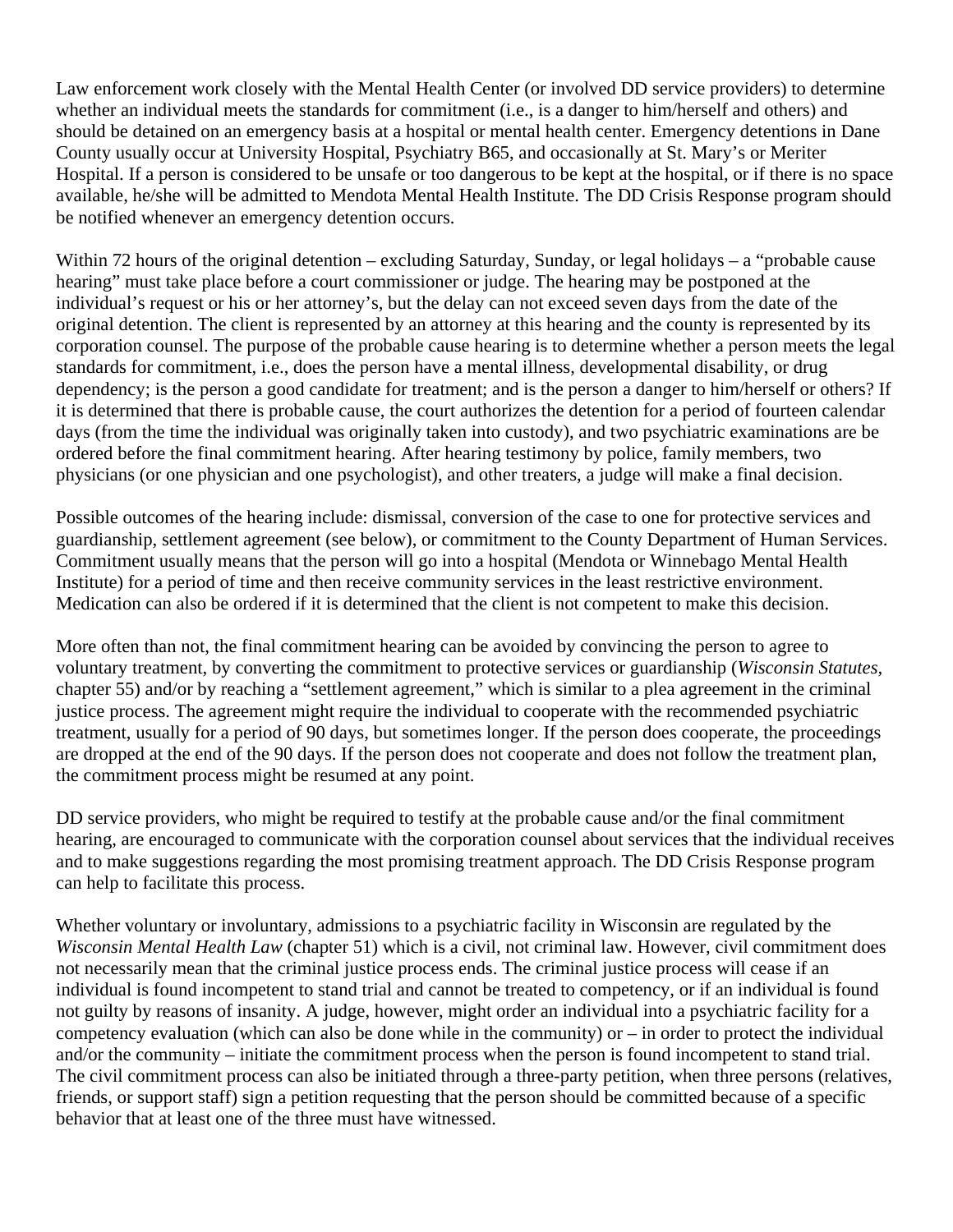# **The Civil Commitment Process**

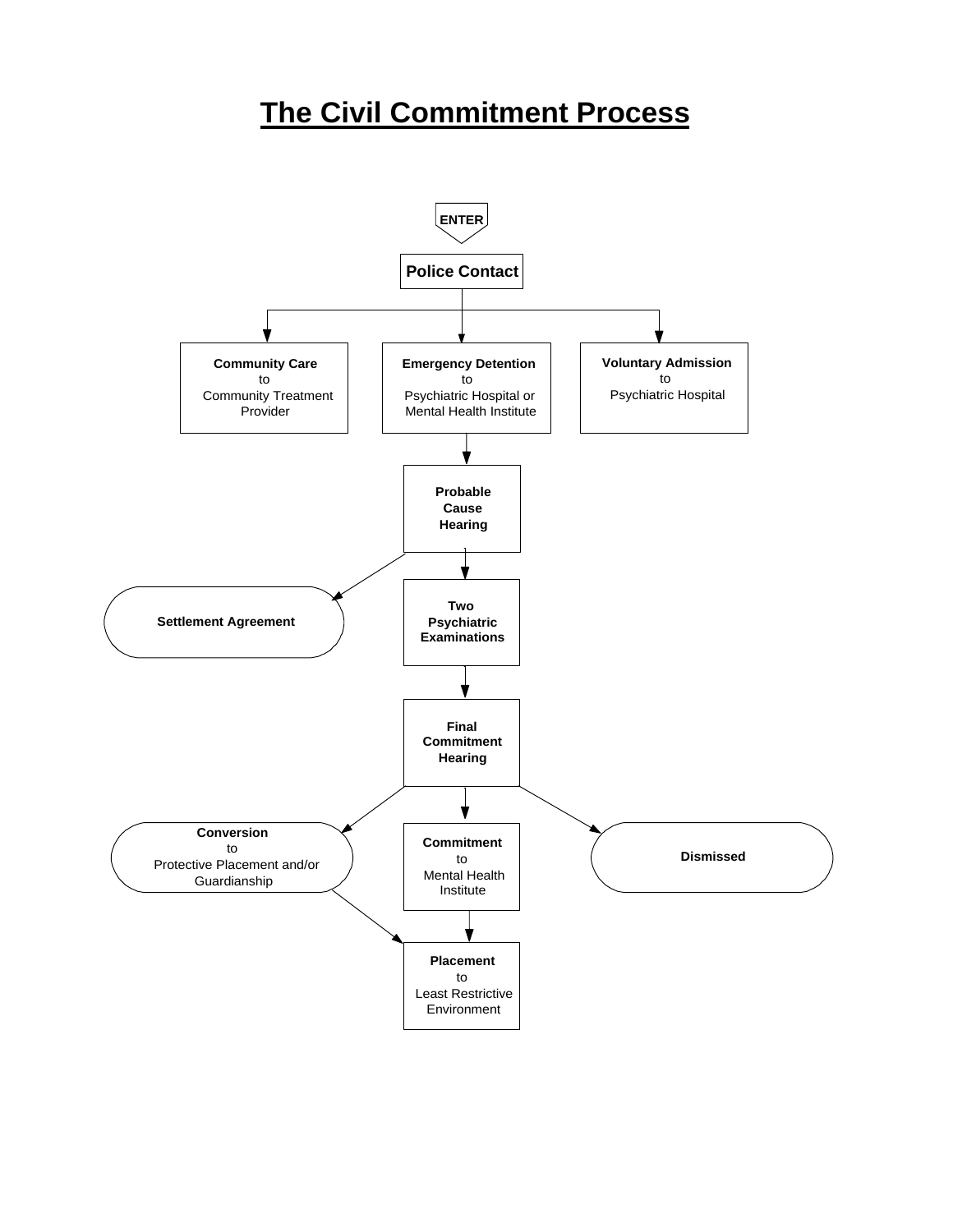# **Dane County Jail**

The Dane County Jail is on the sixth and seventh floor of the City County Building (maximum security and probation holds) and the third floor of the Public Safety Building (medium security and new charges). The William Ferris Work Release Center is the jail's minimum security facility and is located in next to the Alliant Energy Center. To find out if a person has been booked into the jail, call 284-6100, press "2", and then "0". You can also use the Dane County VINE (Victim Information and Notification Everyday) service, a 24-hour telephone service that allows you to check on the status of inmates in custody within the Dane County Jail. The VINE toll-free phone number is 1-877-418-8463.

The jail has approximately 900 beds and is considered full if 80 percent of those are taken. Any new arrivals to the jail go through Central Booking at the Public Safety Building (17,000/ per year), where they are fingerprinted and their personal belongings are put in storage. Arrivals that are not cooperative might be put into restraints or in isolation while awaiting booking.

The Mental Health Center of Dane County has an outreach team located at the jail that assists by screening for:

- mental illness or other disabilities
- medical concerns
- need for detoxification

The outreach team also assists in determining the best placement for individuals booked into jail: The various options include:

• general population (14 or 28 inmates per deputy)

• special needs unit at CCB (seventh floor) ( cells for inmates that are suicidal, actively psychotic, are ED referrals, or are waiting for community service/discharge planning)

- Mendota/Winnebago Mental Health for emergency detention (or court-ordered competency evaluation)
- hospital/nursing home/court-ordered stay at infirmary in Dodge County

Every new inmate getting booked needs medical clearance to stay in the jail. A sick inmate charged with a serious offense might be guarded by a police officer in the hospital. At this point the jail is not set up to allow for attendant care for inmates with physical or cognitive disabilities – two nurses who attend to all of the 850 to 900 inmates at the downtown jail – but such care is being considered. Currently police and jail staff decide on a case-by-case basis where an individual with different health care needs should go. Two full-time Probation and Parole Officers work with the approx. 170 probation holds (at any given time) and also assist in determining the most appropriate placement (jail or William Ferris Work Release [Huber] Center).

The Dane County Jail also employs two teachers, who have access via the MMSD mainframe computer to school records (M-teams, achievement tests, etc.). This information can be very helpful in establishing that an individual has a disability and might require special accommodations, or might qualify for support services.

The mental health team (5.75 full-time staff) reviews all bookings within 24 hours. The team works closely with two psychiatrists, each providing up to eight hours per week, who perform general mental health status examinations when requested. The jail team is linked to the MHC computer system, which allows DD providers (check with the DD Crisis Response program) to "red flag" certain individuals (see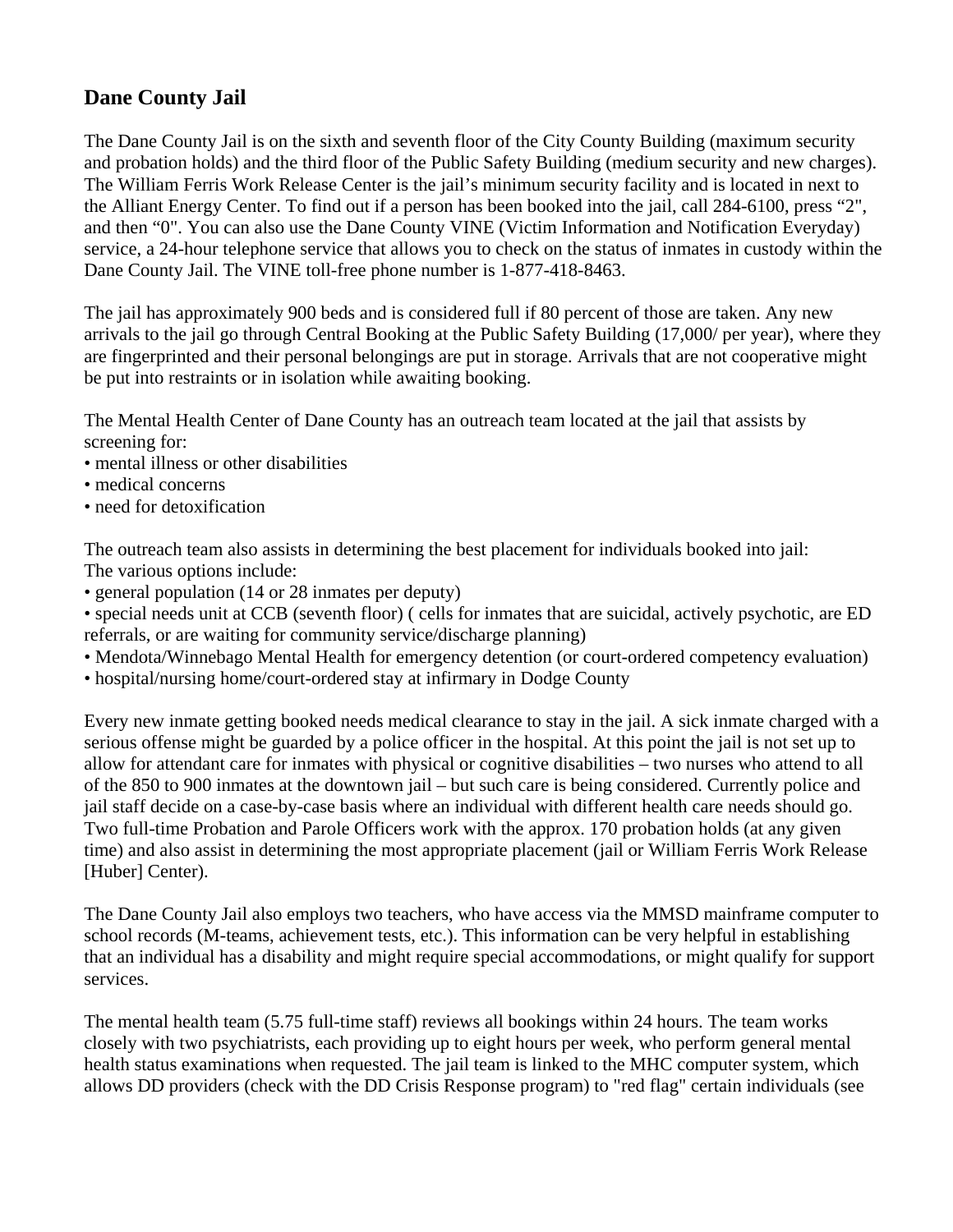below). This can also be done through the jail computer, if the individual had prior contact with the Dane County Sheriff's Department. The mental health team can also assist in setting up visits (for a case manager), getting medication to an inmate, and providing assistance in transferring the inmate to the Special Needs Unit of the jail, away from the general population.

Providers supporting individuals who have had prior contact with the Dane County Sheriff Department or have stayed at the jail can – with the consumer's or guardian's consent – pro-actively contact the jail team. If a consumer is booked into jail, the jail team should be informed about the consumer's special needs. A face sheet listing current medications, communication strategies, contact people, and phone numbers (of guardian, family members, doctors, support provider, broker/case manager) as well as other helpful information should be given or faxed to the jail team. A case manager/service provider can usually arrange to visit with an inmate at times other than the normal visitation hours, but need to have identification and a business card to get into the jail.

## **Public Defender**

Individuals who cannot afford to pay for an attorney qualify for Public Defender (PD) services. People are financially eligible if they earn less than \$992 (misdemeanor) or \$1462 (felony) in two months. An individual receiving SSI (but not SSDI) automatically qualifies for PD services. An individual's assets and debts might also be taken into account.

Even individuals who qualify for PD services need to pay a fee, however. The fee is there is \$200 per complaint for a misdemeanor, \$400 for a felony, but the fee is reduced to \$50 per complaint, if the client pays within 30 days. An appeal process exists for waiving the fee entirely, but very few people choose to pursue this route. A defendant who does not qualify for a public defender can ask the court/judge to appoint an attorney. The judge might order that the defendant receives an attorney at the court's (i.e., the county's) expense and/or might decide the portion of the expense, for which the defendant will be held accountable.

The PD's office receives referrals by asking inmates at the Dane County Jail holding cell about their need (and eligibility) for a PD. This is mostly done by the PD's clerical staff. Attorneys are appointed for felonies or misdemeanors, but not for citations for ordinance violation (An ordinance is a law adopted by local government e.g., a town board or city council addressing local government issues such as zoning or parking). The court commissioner also routinely refers defendants to the PD's office at their initial appearance. Defendants are usually not represented at the initial appearance unless they are in custody.

The initial appearance is usually the first time that an actual attorney makes contact with the defendant. This is because of the extremely high work load that the public defenders face: every PD usually has 75 to 100 cases open at any given time.

The PD's office employs 22 attorneys (16 for adult, 6 for juvenile cases), but also subcontracts with the UW Law School Legal Defense Project (second and third year law students with staff attorney supervision, no felony cases), two private law firms (50 cases per year at a set rate), and approximately 350 other private attorneys (who are often relatively new and bill at a relatively low hourly rate).

DD service providers should contact the assigned PD prior to a court appearance to inform them about a defendant's disability and support services that are provided. To find out who the assigned PD is, call 266- 9150 or check on CCAP. A good way of communicating with the Office of Public Defenders via e-mail: enter the last name and first initial of the attorney and then add @mail.opd.state.wi.us.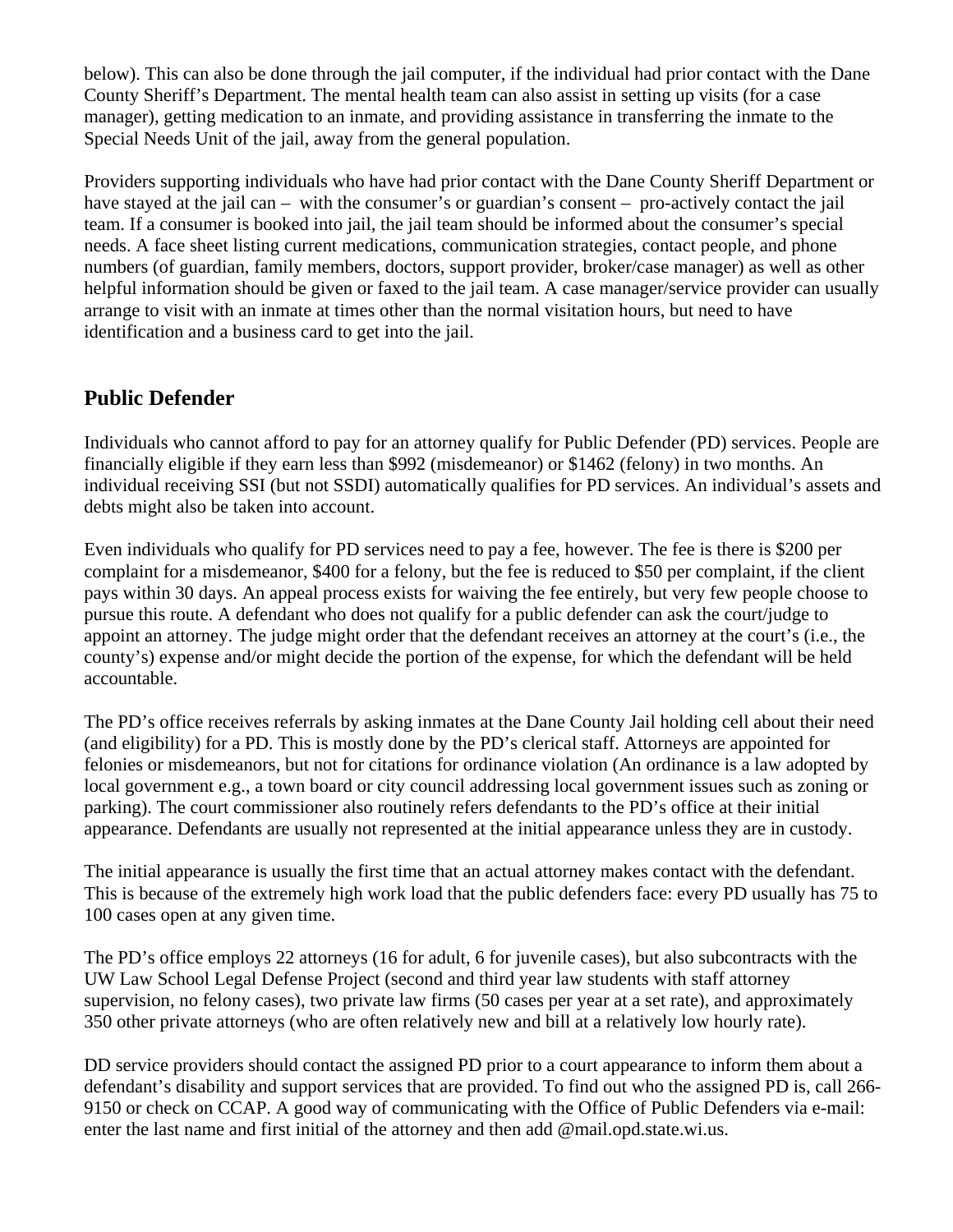# **Dane County District Attorney**

The District Attorney (DA) reviews police reports and other investigative materials and decides whether to charge crime(s) and what crime(s) to charge. Even after the police have made an arrest the DA may decide not to charge a person. On the other hand the DA may decide to charge even if the police did not make an arrest. The decision to charge or not to charge can be changed even after it has been made, depending on new evidence made known to the district attorney. DD service providers should never assume that the DA's office knows that a person has a developmental disability or that the DA's office is familiar with DD support services which can be utilized in protecting the involved individual and the community.

The best way to communicate with the DA's office, if there is no urgency (person in jail), is in writing or by e-mail. A recommended first step is to call the DA's front desk in order to find out if case has been referred by a police agency and whether a decision about charges has been made. You may also ask to speak to the person making the decision about charges or the assigned prosecutor if you have information that you believe is relevant to the charging decision or to the prosecution of a particular case.

Human Service providers communicating with the DA's office should be aware that information communicated could be utilized against the consumer. It is therefore necessary to get the consumer's or guardian's consent before contacting and/or sharing any confidential information with the DA.

## **City of Madison Attorney**

The City Attorney provides legal representation for the City of Madison and - among numerous other job responsibilities - enforces city ordinances. Depending on the circumstances and the action taken by police an offense (example: disorderly conduct) can result in a citation (ticket) for violating a city ordinances. If this occurs, the City Attorney (and not the Dane County District Attorney) will pursue the case, i.e. enforce the ordinance violation.

## **Jail Diversion Programs**

Numerous jail diversion programs exist for eligible offenders in Dane County. Jail diversion programs blend creative supervision models, monetary restitution, community service, and a variety of educational and therapeutic interventions to assure that offenders do not repeat their criminal behavior. The benefits to the public are a reduction in recidivism, monetary restitution and community service work received, as well as a reduction of court time, jail stays, and demand on other resources.

Jail diversion programs in Dane county are offered through the Dane County District Attorney's office (Deferred Prosecution, Drug Treatment Court) and the Dane County Clerk of Circuit Court's Alternatives to Incarceration (ATIP) program (Bail Monitoring, Electronic Monitoring Program (EMP) and the ATIP - Treatment Alternative Sentences.

### *Deferred Prosecution*

The Deferred Prosecution program of the Dane County District Attorney's office is a pre-sentencing program authorized by Wisconsin law, whereby a person facing criminal charges or charged with a crime is diverted from the criminal court process. To be eligible to participate, an offender usually cannot have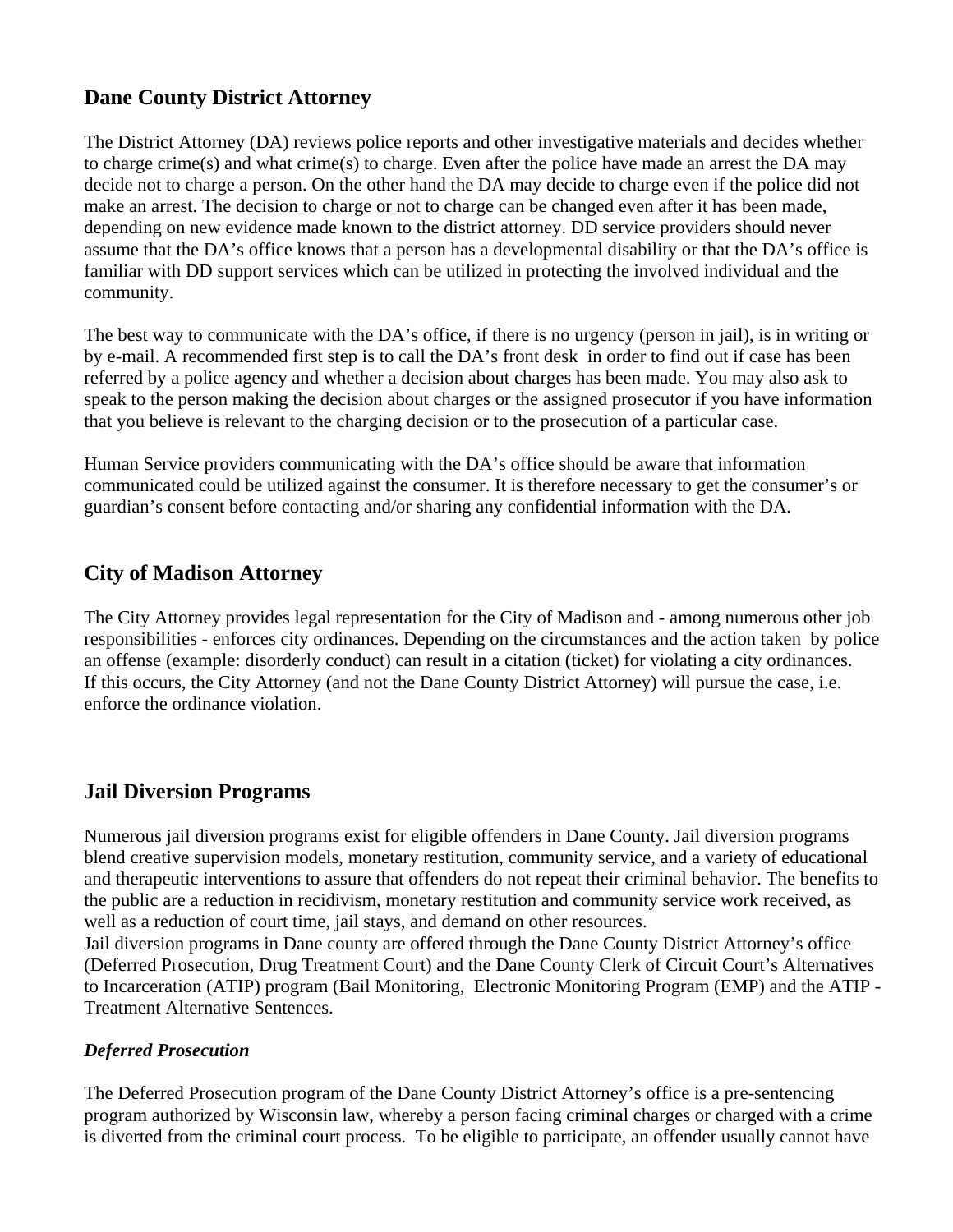a prior criminal record, must be at least 17 years old or be waived from juvenile jurisdiction, and must be willing to participate and accept responsibility for his/her offense. In addition, the Deferred Prosecution program must be able to monitor the offender, i.e., the offender must be living in the state (and in some cases in Madison). Some crimes (serious offenses, drug crimes, or criminal traffic violations) will automatically exclude an offender from deferred prosecution. Participation is allowed only with the consent of the assistant district attorney reviewing/prosecuting the case.

A person facing criminal charges can be referred to the program by the district attorney before or after charges are issued. If charges have been issued, an offender usually enters a plea and the court withholds adjudication so that the person can participate in deferred prosecution. Judges cannot mandate participation in the program. There also is no right or entitlement to participate.

Participants are required to acknowledge responsibility for the criminal conduct and to sign a contract. The contract may require them to attend classes (Criminal Thinking, Women's Group, Domestic Abuse for Women), work, pay restitution, engage in community service, participate in a victim-offender conference (if requested by the victim), and/or obtain counseling (vocational, psychiatric) or other treatment that might include the "Alternatives to Aggression" program or AODA treatment.

The contract, which might vary from 6 to 36 months, is designed to require the participant to take appropriate measures to diminish the likelihood of further criminal behavior. A monthly fee of \$15 is to be paid by the participant throughout the duration of the contract.

Successful completion of the program results in the dismissal of criminal charges against the person. No criminal conviction will show on the individual's record, but the charges will (CCAP). If the person violates the contract or becomes involved in further criminal behavior, their case is returned to the district attorney or court for adjudication and sentencing.

The Deferred Prosecution Program provides monitoring (person to person or phone contacts) in approximately 1000 cases per year including 500 domestic violence cases. Seventy percent of the participants successfully complete their contracts. Deferred Prosecution staff consists of four social workers and one clerical staff.

DD service provider supporting an offender should – with the offender's consent – contact the DA's office or the Deferred Prosecution program directly (or have the offender's defense attorney contact the DA) if they think the individual receiving their support might be eligible and benefit from the program. The deferred prosecution agreement/contract can specify participation in DD services, or other treatment/supervision measures deemed necessary. The DA pre-trial conference provides another opportunity to suggest deferred prosecution.

### *Drug Treatment Court Program*

The Drug Treatment Court program is another voluntary, deferred prosecution program involving intervention, treatment, and rehabilitation of non-violent drug offenders who desire to break the cycle of drug dependency. Referrals are made by the district attorneys who recommends the length of the program (nine to twelve months). Participants must be at 18 years old, must be a resident of Dane County, and may have no prior history of violence. Participants will receive an assessment to determine the most appropriate treatment program and must comply with all the components of the program (regular office visits, random urinalysis, attending regular court review hearings).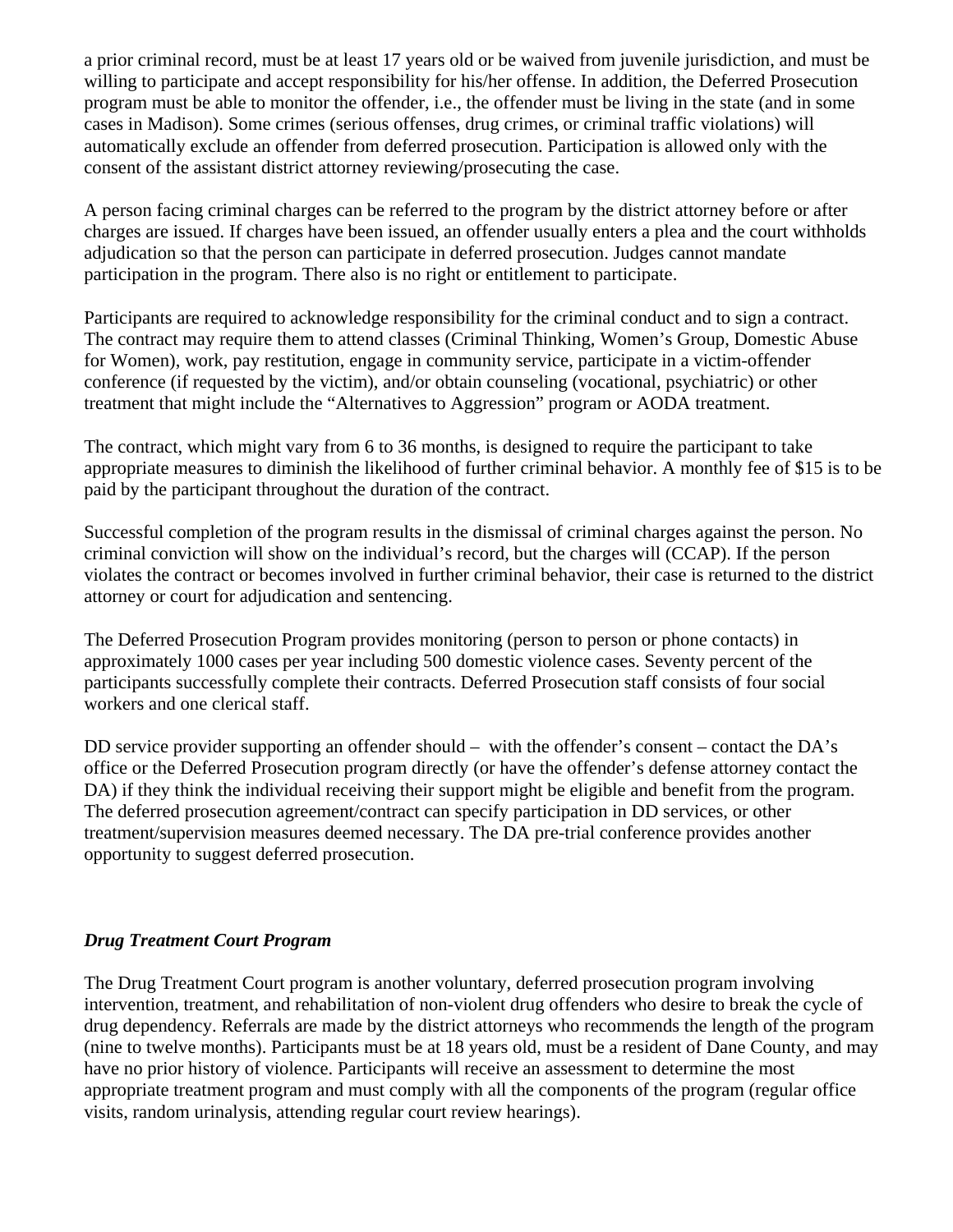### *Bail Monitoring Program*

The Dane County Bail Monitoring programs (BMP) are pre-conviction jail diversion programs of the Dane County Clerk of Circuit Court for persons who have been legally charged with crimes and are pending trial. Persons with all levels and seriousness of charges (felony and misdemeanor) can be on bail monitoring (instead of cash bail or reduced cash bail).

Defense attorneys or court clerks might refer defendants for an evaluation, to establish if the defendant is a suitable candidate for BMP, but the authorization for the BMP assessment or BMP admission (admission date is set by BMP) requires authorization from the court commissioner or judge. DD service providers who support individuals who might benefit from the bail monitoring programs should communicate with the individual's defense attorney and notify the DA's office, and the court commissioner, and/or contact the BMP coordinator directly. Most referrals to BMP include defendants with signature bonds, or cash bonds that have been converted to signature bonds. Specific bail conditions are ordered by the judge (for example, the defendant may be required to report to BMP within 24 hours), but BMP can also impose additional rules.

Defendants might be eligible for BMP if:

- they have been in the Dane County Jail for at least 72 hours
- have no probation/parole hold, detainer from another jurisdiction, or a commitment/sentence to serve
- have the ability to secure a suitable and verifiable residence (no motel or shelter)
- voluntarily agree to the rules and requirements of the BMP program and all other court orders, and conditions of bail
- a court order authorizing bail reduction or recognizance bond is in place

Participants in BMP agree to certain supervision requirements, which might include:

- one face-to-face contact (office visit) per week (minimum requirement)
- one to two phone contacts per week (minimum requirement)
- verifiable, stable, and suitable residence (minimum requirement)
- no alcohol or drug use as verified by observed random urinalysis/breathalyser (minimum requirement)
- employment or seeking employment (unless defendant has a verifiable disability)
- referral to AODA assessment and treatment
- referral to the Alternatives to Aggression program or other educational programs
- geographical restrictions and/or residential requirements
- compliance with prescribed medications, Chapter 51 commitment orders, or community treatment plans
- no contact with victims
- restricted contact (supervised) with minors or other specified persons
- compliance with curfews, electronic monitoring (for all or part of the release)
- additional (random) phone contact at staff discretion (or additional random urinalysis)
- other requirements by order of court or BMP staff

The Dane County Domestic Violence-Bail Monitoring (DV-BMP) program is almost identical to the BMP program in regard to eligibility and supervision criteria. The only difference is that the DV-BMP focuses on individuals charged with domestic battery or domestic disorderly conduct and might impose additional rules and requirements (see above). DV-BMP will refer all contacts with the victim(s) in a domestic violence case to the DA's Family Violence Unit, unless there is an agreement between DV-BMP and the Family Violence Unit in place to do otherwise.

If the defendant violates BMP rules or the conditions of bail, BMP might:

- issue a warning to the defendant
- issue additional supervision requirements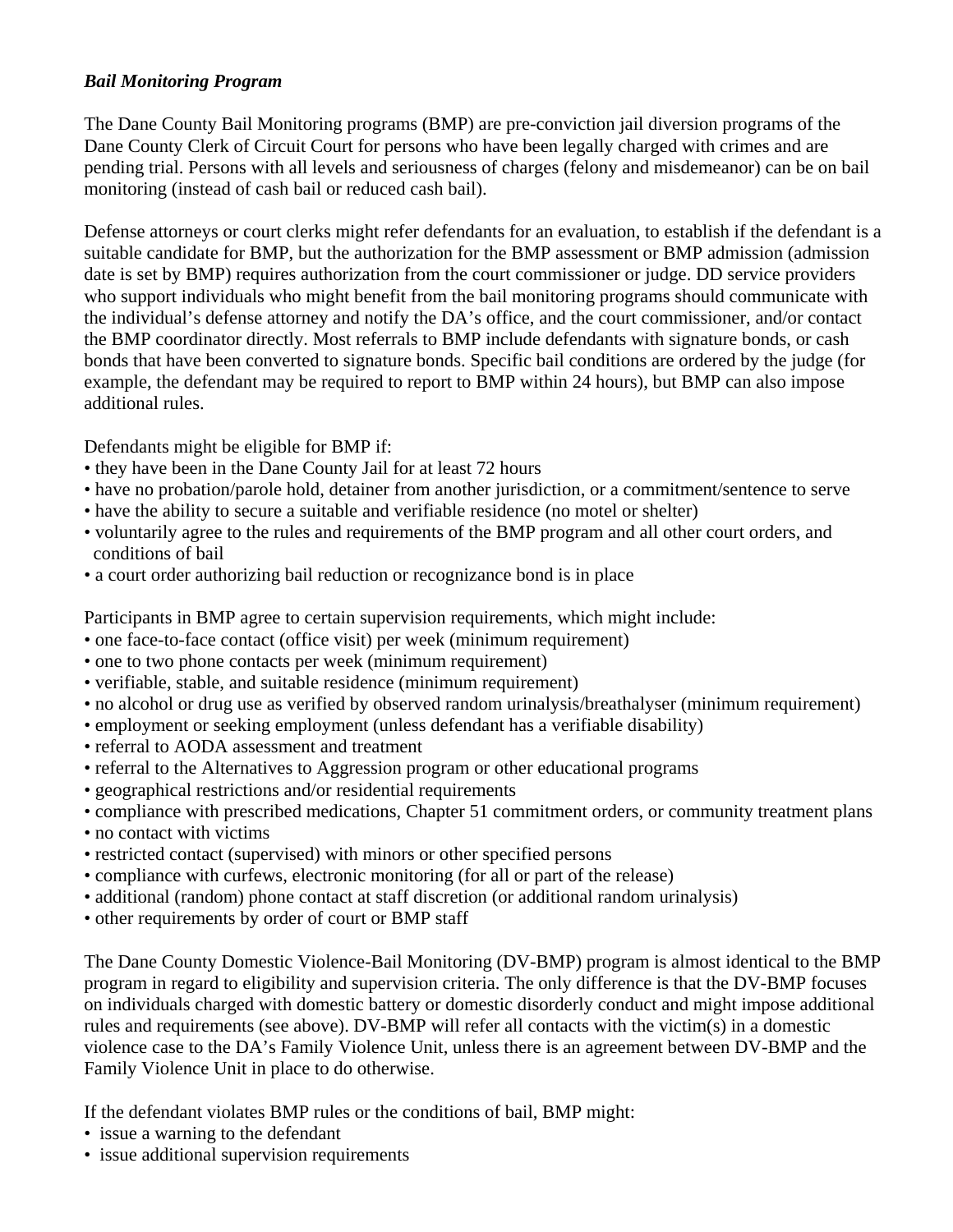- notify the court
- remove the defendant from the program

Removal from the program might lead to a bail hearing, the defendants being arrested, possibly charged with bail jumping, and immediately returned to jail. The judge or court commissioner determines the length of time in BMP. BMP usually ends at sentencing.

DD service providers are encouraged to work with BMP to make sure that rules imposed for individuals with disabilities in BPM are meaningful and fully understood by the individuals in question.

### *Electronic Monitoring Program*

The Electronic Monitoring Program (EMP) is Dane County's home monitoring bracelet program for individuals who have either been convicted of criminal charges or are out on bail pending a trial or sentencing. The individual's monitoring can vary from several days to one year, depending on the sentence.

Participants are restricted to their homes except for outings approved by their program supervisor. Approved outings include work, medical and/or legal appointments. Additional free time can be earned, depending on the participant's conduct. The monitoring equipment relays information (whenever the defendant leaves the home) via the telephone, which means that the particular phone line cannot be used for periods of time greater than 15 minutes.

Unless defendants have been court ordered into EMP at the time of sentencing, they have to serve at least 30 days in jail to become eligible, and cannot spend more than four months in EMP. In addition a defendant must have a satisfactory behavior record in jail, a verifiable and suitable residence with a phone line, verifiable employment (unless a documented disability prevents the individual from working), and school or childcare duties. The individual is also required to contribute to the cost of the program. The standard fee is \$10 per day, with a sliding fee for individuals with special circumstances. The fee for persons receiving SSI or SSDI is \$1 per day.

Rules and requirements imposed by ATIP staff might include:

- weekly face-to-face contacts with program staff
- maintaining a phone line without answering machine, 1-800 blocks, call-forwarding, 3-way calling, call-waiting, caller ID, auto blocks, voice mail, or any additional services, without prior approval
- maintaining all curfews and schedules
- no violent or criminal behavior
- no drug or alcohol use (random drug tests)
- no access to bars or taverns
- additional rules as impose by ATIP or BMP staff.

ATIP is designed to divert individuals from jail who can be safely supervised in the community . ATIP staff are usually open and interested in working with DD support providers who can assist in the process of developing individualized and meaningful supervision plans for the individuals they support.

### *ATIP - Treatment Alternative Sentences*

ATIP supervision is a creative sentencing option available to the court system. It might include supervising someone with an AODA or mental health treatment need. ATIP staff ensure that participants complete treatment in lieu of a jail sentence. This can be for a portion of the sentence or in some cases the entire sentence can be stayed. Random urinalysis as well as regular office visits are required.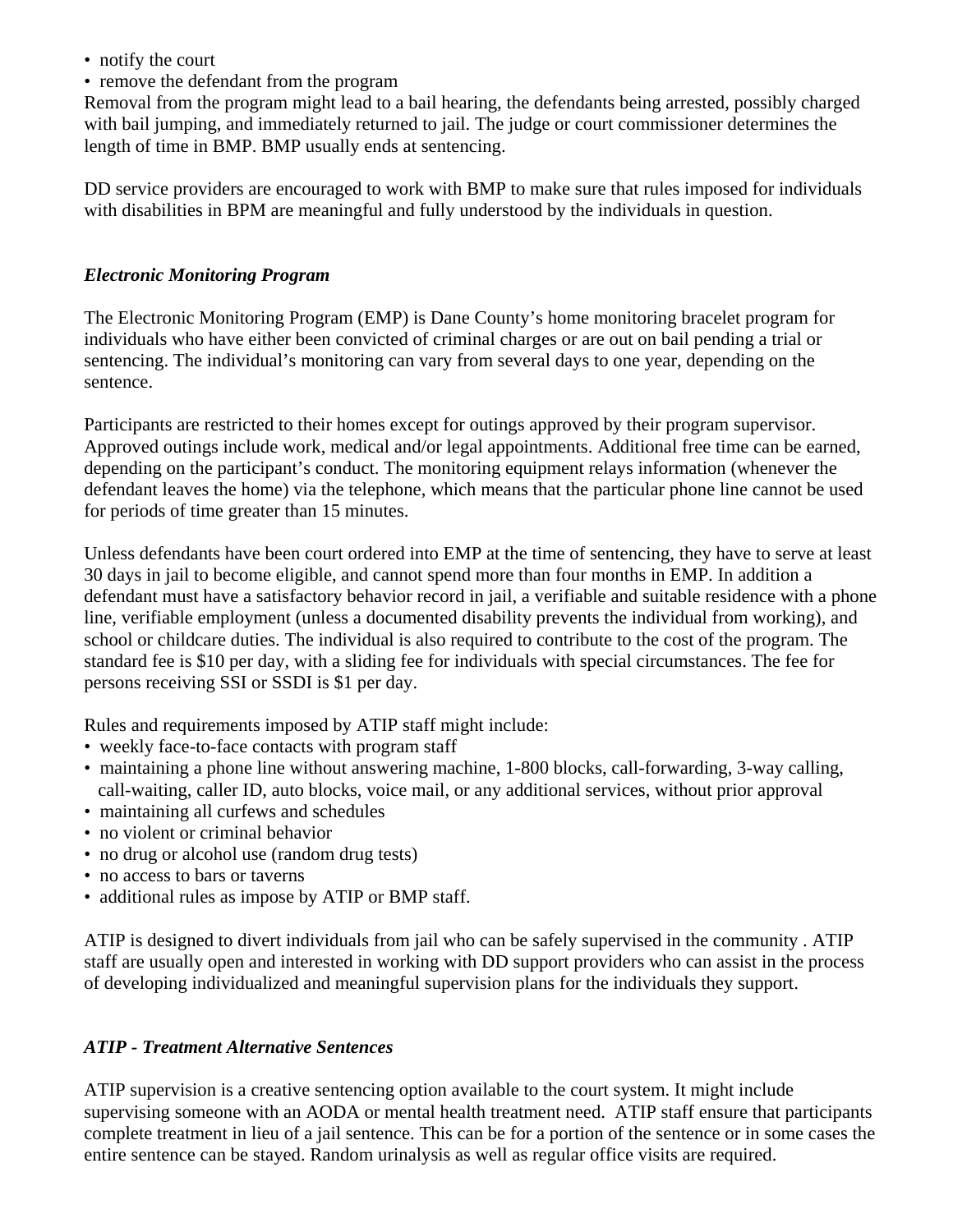# **Probation and Parole/ Extended Supervision**

Changes in the law implementing "truth in sentencing" became effective on 12/31/99. "Truth in sentencing" changed the sentence structure for crimes committed on/after that date and discontinued parole. Probation and Parole still apply in their traditional form to crimes committed prior to 12/31/99.

#### *Crimes Committed prior to 12/31/99*

If an offender is over the age of 17 and has been convicted of an offense, the sentence may include probation. A person can enter probation with:

• an imposed and stayed sentence, in which case a parole violation results in the individual being sent to jail/prison without a return to court

• a withheld sentence, in which case a parole violation requires the individual to return to court for sentencing .

Probation allows the offender to live in the community as long as he/she follows certain rules set by the court. If any of the rules are violated, an arrest warrant may be issued and the judge may re-sentence the offender for the original offense. Typically, in a probationary sentence, the judge decides that as long as the offender is not arrested again, and regularly meets with the probation officer, the offender may not have to serve a more serious jail or prison sentence.

On the day of sentencing, the offender has to report to the Department of Corrections (DOC), Probation and Parole Intake office (City County Building, Rm 202) and pay court fees to the clerk of court. The following day an initial meeting will take place and the general rules of probation and any special rules imposed by the judge will be reviewed. A Probation and Parole agent will be assigned and an orientation group has to be attended within one week.

Parole is a conditional release from prison. The offender might be released from prison before the original term has been completed, to serve the remainder of the term in the community. When offenders become eligible for parole, victims are notified and the parole board decides whether the offender will be released. Release into parole is mandatory after 2/3 of the time is served, and offenders are eligible for parole after serving 25 percent of their sentence.

#### *Crimes Committed on/after 12/31/99*

Probation is unaffected by the changes in the law implementing "truth in sentencing." Parole, however, no longer exists for crimes committed after December 31<sup>st</sup>, 1999. Prison sentences in felony cases are substantially changed. Under the new, determinate sentence structure, the court may sentence an offender to a term of imprisonment up to the maximum of the crime. The term of imprisonment consists of two parts: (1) confinement, and (2) extended supervision. The length of extended supervision can be no less than 25% of the length of confinement, but may be more. The person sentenced serves the entire lengths of the terms imposed. For example, if a court imposes a sentence of five years imprisonment, consisting of two years confinement and three years extended supervision, the person will serve two calendar years in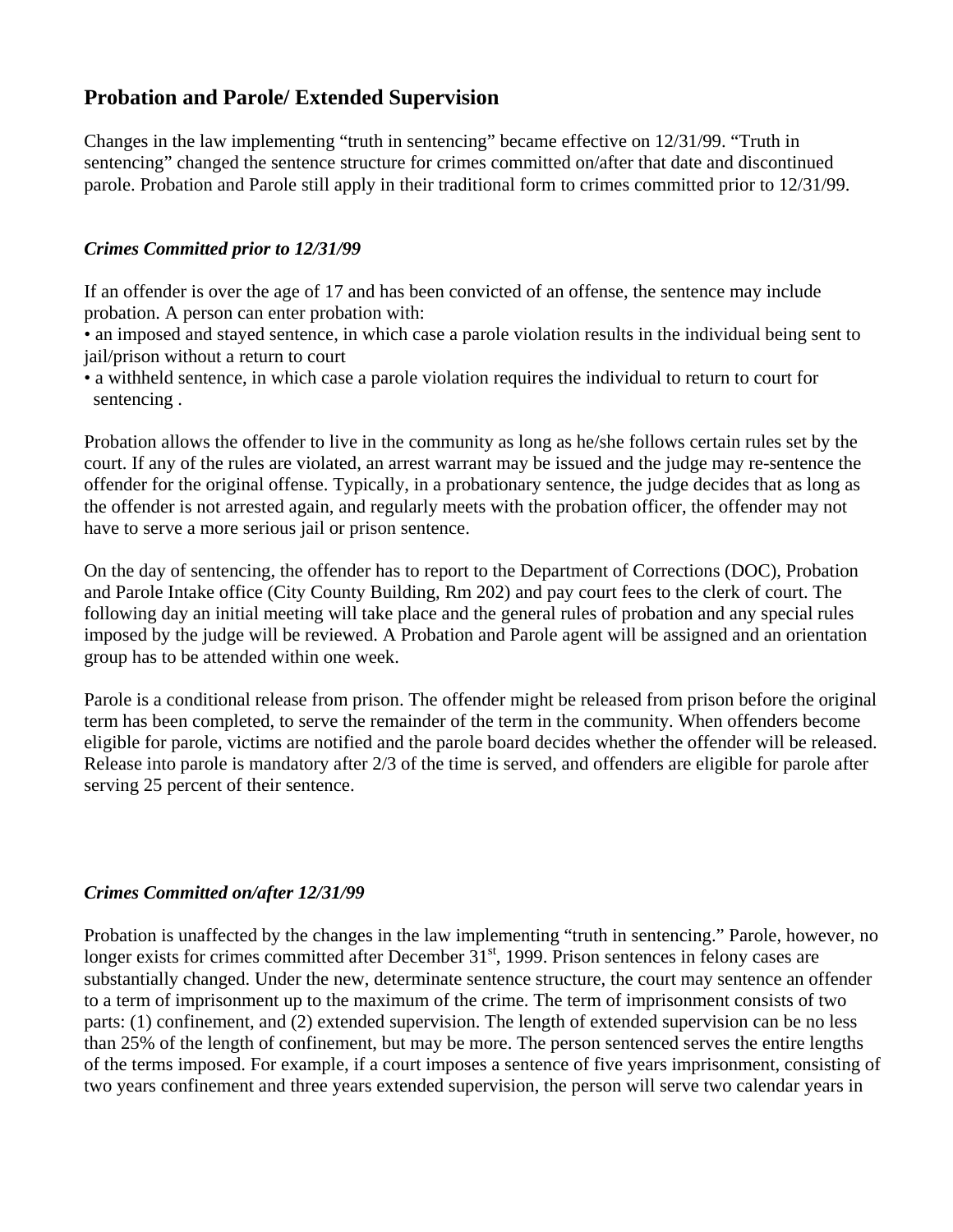prison and three calendar years on extended supervision. There is no discretionary or mandatory parole, i.e., the person serves the entire time. The court may order special conditions of extended supervision, much as the court can order conditions of probation. Bad behavior in prison or while on extended supervision can result in the lengthening of the period of confinement or return to confinement for a period of up to the maximum imposed. A reduction of the sentence for good behavior, however, is no longer an option.

There are approximately 125 Probation and Parole/Extended Supervision agents in Dane County, working with approximately 80 clients each. Some specialists (e.g. agents supervising sex offenders) have smaller case loads (45 to 50 clients). Currently in Dane County, there are approximately 4000 individuals on probation and parole (including 460 sex offenders), compared to roughly 1000 people in the Dane County Jail and 1250 in prison.

Agents have relatively few contacts with their clients:

- High-risk offenders: weekly contacts
- Maximum-risk offenders: two contacts per month (including one home visit)
- Medium-risk offenders: one contact per month
- Minimum-risk offenders: one contact every three months

Agents focus on five critical factors:

- Stable employment
- Stable residence
- AODA counseling
- Family/community supports
- Cognitive behavioral interaction (therapy for certain offenders)

Each offender must follow fifteen standard rules of supervision, plus additional rules for sex offenders and individualized rules. These rules may be simplified for offenders with cognitive disabilities. Any threats of violence must be reported immediately and automatically result in the individual's return to jail.

Agents might be appreciative of DD service providers who can inform them that a client has a disability, and so might be able to assist the individual in understanding and following the rules of supervision. To find out the name of a client's agent, call DOC, Probation and Parole Intake Unit at (608)261-7840, or the Madison Police Community Services Liaison officer at (608)266-4862. DOC has agents who focus on offenders with mental health issues and sex offenders. However, there is no designated agent to work with individuals with cognitive disabilities.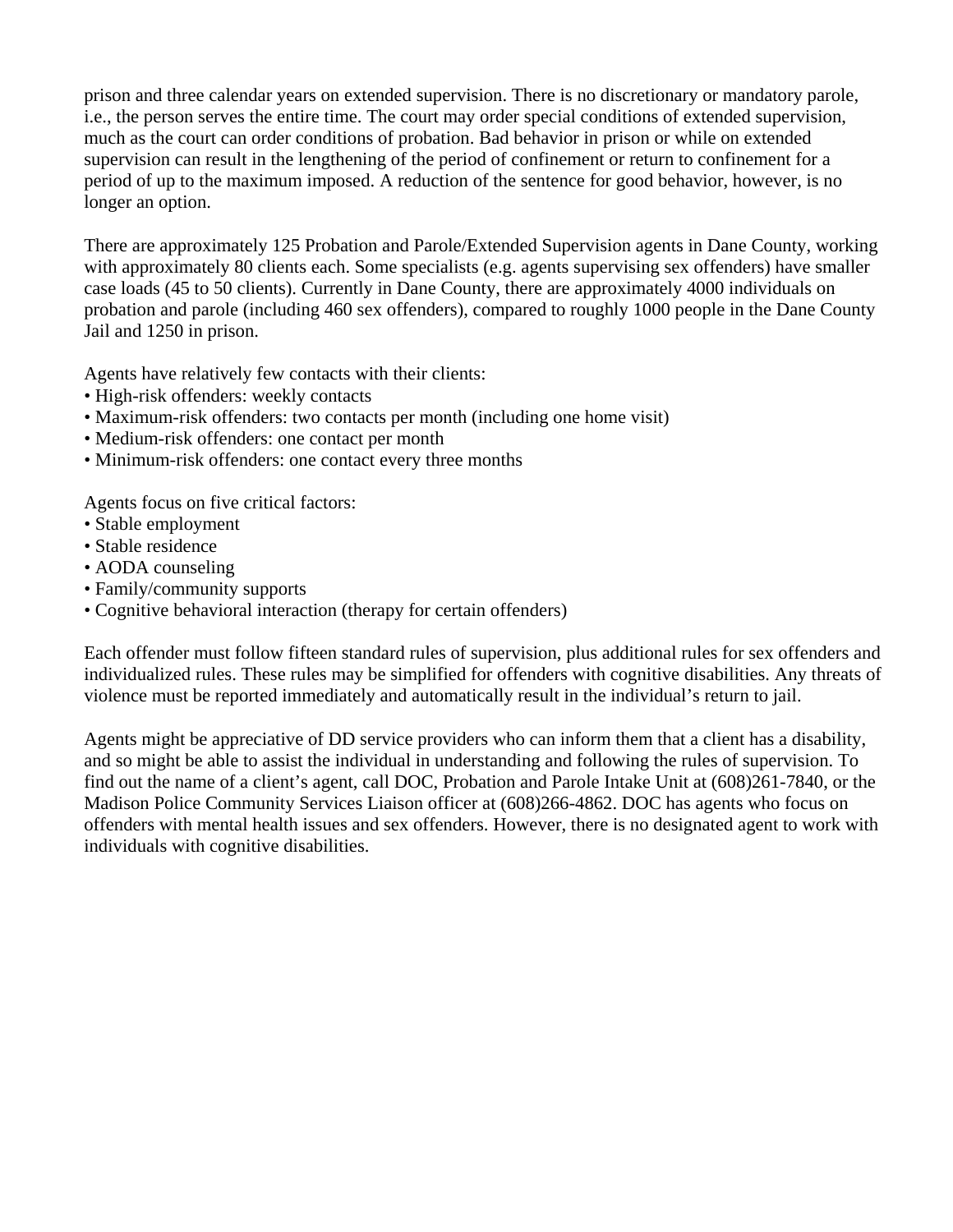# **NGI / Conditional Release** \*

When someone is found NGI (not guilty by reason of mental disease or defect) the court commits them to the DHFS and sets the length and the terms of the commitment. The initial placement of the person is then at one of two State Institutes (MMHI, WMHI) or in the community on Conditional Release. The criterion for placement is dangerousness. If in doubt the court might order a predisposition investigation report to figure out which option to choose.

During the period of the commitment, based on progress, people can, and do, travel between community and institute. People originally in the community can be "revoked" and sent to one of the State Mental Health Institutes, duration of at least six

months, at which point the person can petition the court for "re-examination" and conditional release (CR). If they were originally placed in one of the institutes they can petition for CR after six months.

DHFS contracts with regional treatment providers who are involved in writing the treatment plan, assigning a case manager and working with the assigned CR agent (see below). The contracted regional treatment provider for Dane County is the Mental Health Center of Dane County.

All NGI clients who have been conditionally released are also assigned a CR Agent through DHFS' subcontract with DOC. There are two designated CR agents in Dane County who work out the DOC's Badger Road Office.

Toward the end of the commitment to DHFS, it is the responsibility of the CR team to formulate a transition plan and submit it to the court. This outlines the aftercare which is recommended for the client and details whether a CH 51 or CH 55 is indicated.

For more detailed information, visit: <http://dhfs.wisconsin.gov/mentalhealth/ConditionalRelease/ConditionalReleaseHome.htm>

**\*** Based on information provided by Mary Mikalson, Mental Health Center of Dane County.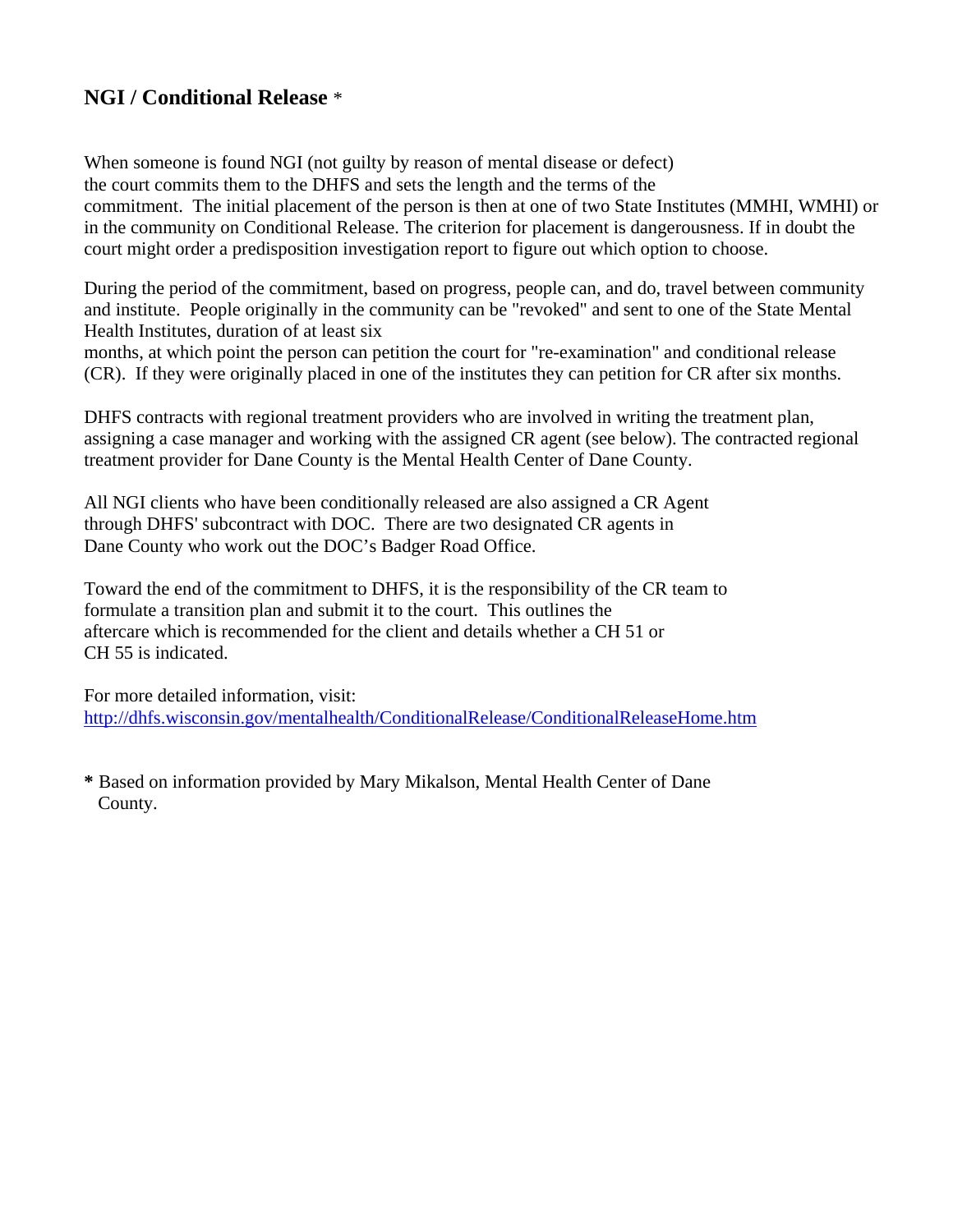# **Appendix A .**

# **Addresses and Contact Information**

(Partially updated: 10/2007)

**CCAP (Circuit Court Automation Program:** <http://wcca.wicourts.gov/index.xsl>

*Nolo's Everybody's Legal Dictionary*:<http://www.nolo.com/dictionary/wordindex.cfm>

*Wisconsin State Law Library:* <http://wsll.state.wi.us/witopicindex.html>

*Glossary of Common Legal Terms Used in Dane County Circuit Court:*  http://www.co.dane.wi.us/clrkcort/glossary.htm

## **Developmental Disabilities Crisis Response**

Axel Junker (Crisis Response Coordinator) UW Waisman Center Community TIES 122 E. Olin Ave., Suite 100 Madison, WI 53713 Phone: (608) 265-9428 Fax : (608) 263-4681 Pager: (608) 657-2501 E-mail: [junker@waisman.wisc.edu](mailto:junker@waisman.wisc.edu)

### **Dane County Corporation Counsel**

Galen Strebe (Assistant Corporation Counsel) 1202 Northport Dr., Rm. 437 Madison, WI 53704 Phone: (608) 242-6413 Fax: (608) 242-6293 Pager: (608) 559-9004 E-mail [strebe@co.dane.wi.us](mailto:strebe@co.dane.wi.us)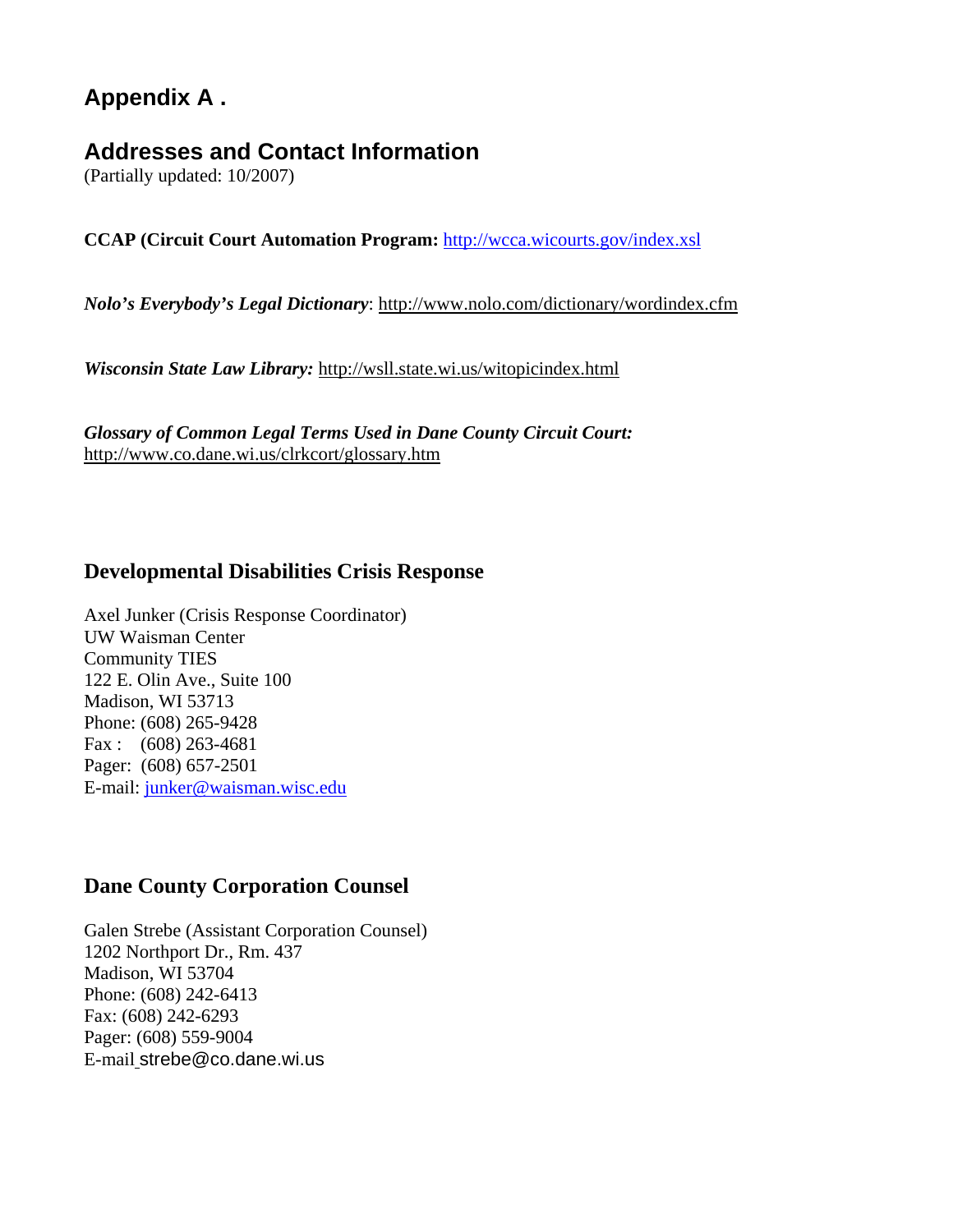# **Madison Police Department**

| North District (243-5258)                                |                                                                               |  |
|----------------------------------------------------------|-------------------------------------------------------------------------------|--|
| <b>Captain Richard Bach</b>                              | $(608)$ 245-3652                                                              |  |
| Lieutenant Melissa Schiferl                              | $(608)$ 245-3653*                                                             |  |
| Detective Lieutenant Kristen Roman                       | $(608)$ 245-3654                                                              |  |
| Patrol Desk                                              | $(608)$ 243-5258                                                              |  |
| Nora Roberts & Colleen Michelson (Mental Health liaison) |                                                                               |  |
| East District (266-4887)                                 |                                                                               |  |
| Captain Jill Klubertanz                                  | $(608)$ 267-2100                                                              |  |
| Lieutenant Carl Strasburg                                | (608) 261-9112* <cstrasburg@cityofmadison.com></cstrasburg@cityofmadison.com> |  |
| Detective Lieutenant Jerry Tomczak                       | $(608)$ 266-4876                                                              |  |
| Patrol Desk                                              | $(608)$ 266-4022                                                              |  |
| Dan Murphy, Diane (Mental Health liaison)                |                                                                               |  |
| Central District (266-44945)                             |                                                                               |  |
| <b>Captain Mary Schauf</b>                               | $(608)$ 266-4316                                                              |  |
| <b>Lieutenant Joe Balles</b>                             | $(608)$ 267-1194*                                                             |  |
| Lieutenant Mary Lou Ricksecker                           | $(608)$ 266-4874                                                              |  |
| <b>Patrol Desk</b>                                       | $(608)$ 266-4022)                                                             |  |
| Michelle Walker (Mental Health Liaison)                  |                                                                               |  |
| South District (266-5938)                                |                                                                               |  |
| Captain Jim Wheeler                                      | $(608)$ 267-8687                                                              |  |
| Lieutenant Jane Stoklasa                                 | $(608)$ 266-6560*                                                             |  |
| Detective Lieutenant Wayne Strong                        | $(608)$ 266-5934                                                              |  |
| <b>Patrol Desk</b>                                       | $(608)$ 266-5938                                                              |  |
| Jean Stenson (Mental Health Liaison)                     | $(608)577 - 5726$ (cell)                                                      |  |
| <b>West District (288-6176)</b>                          |                                                                               |  |
| Captain Jay Lenfeld                                      | $(608)$ 288-6152                                                              |  |
| Lieutenant Vic Wahl                                      | $(608)$ 288-6100* <vwahl@cityofmadison.com></vwahl@cityofmadison.com>         |  |
| Detective Lieutenant Tony Bitterman                      | $(608)$ 288-6110                                                              |  |
| Patrol Desk                                              | $(608)$ 288-6176                                                              |  |
| Rebecca Overland (mental health liaison)                 |                                                                               |  |

#### **Records:**

Captain Carl Gloede/Julie McRoberts (608) 266-4075 <cgloede@cityofmadison.com>

Requests for assistance and/or sharing information should be made directly to the district in which the person resides person resides person resides. The MPD website <<http://www.ci.madison.wi.us/police/poldept.html>> has a map detailing the various districts. The lieutenants marked with the \* are the ones to make first contact with.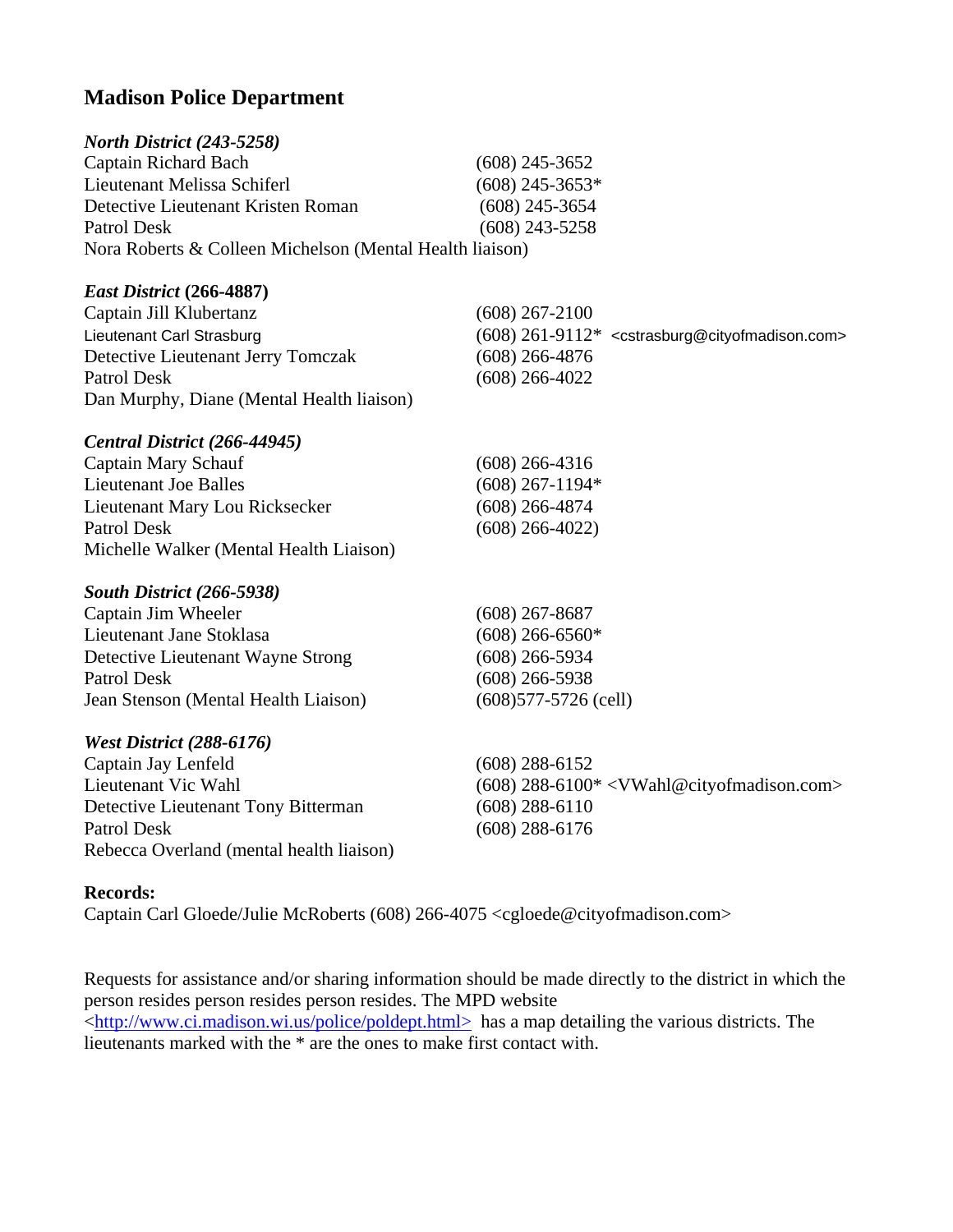# **University Hospital**

600 Highland Ave. Madison, WI 53792

# *Inpatient Psychiatry*

Phone: (608) 263-7525

### *ER Triage Nurse*

Phone: (608) 262-2398 Fax: (608) 262-9999

# **St. Mary's Hospital**

707 S. Mills St. Madison, WI 53715

### *Inpatient Psychiatry*

Phone: (608) 258-6699

### *ER*

Phone: (608) 258-6800 Fax: (608) 259-5373

# **Meriter Hospital**

# *Inpatient Psychiatry*

#### *Adults:*

202 S. Park St. Madison, WI 53715 Phone: (608) 267-5330

## *Children & Adolescents:*

8001 Raymond Rd. Madison, WI 53714 Phone: (608) 848-0770

### *ER*

202 S. Park St. Madison, WI 53715 Phone: (608) 267-6206 Fax: (608) 267-6051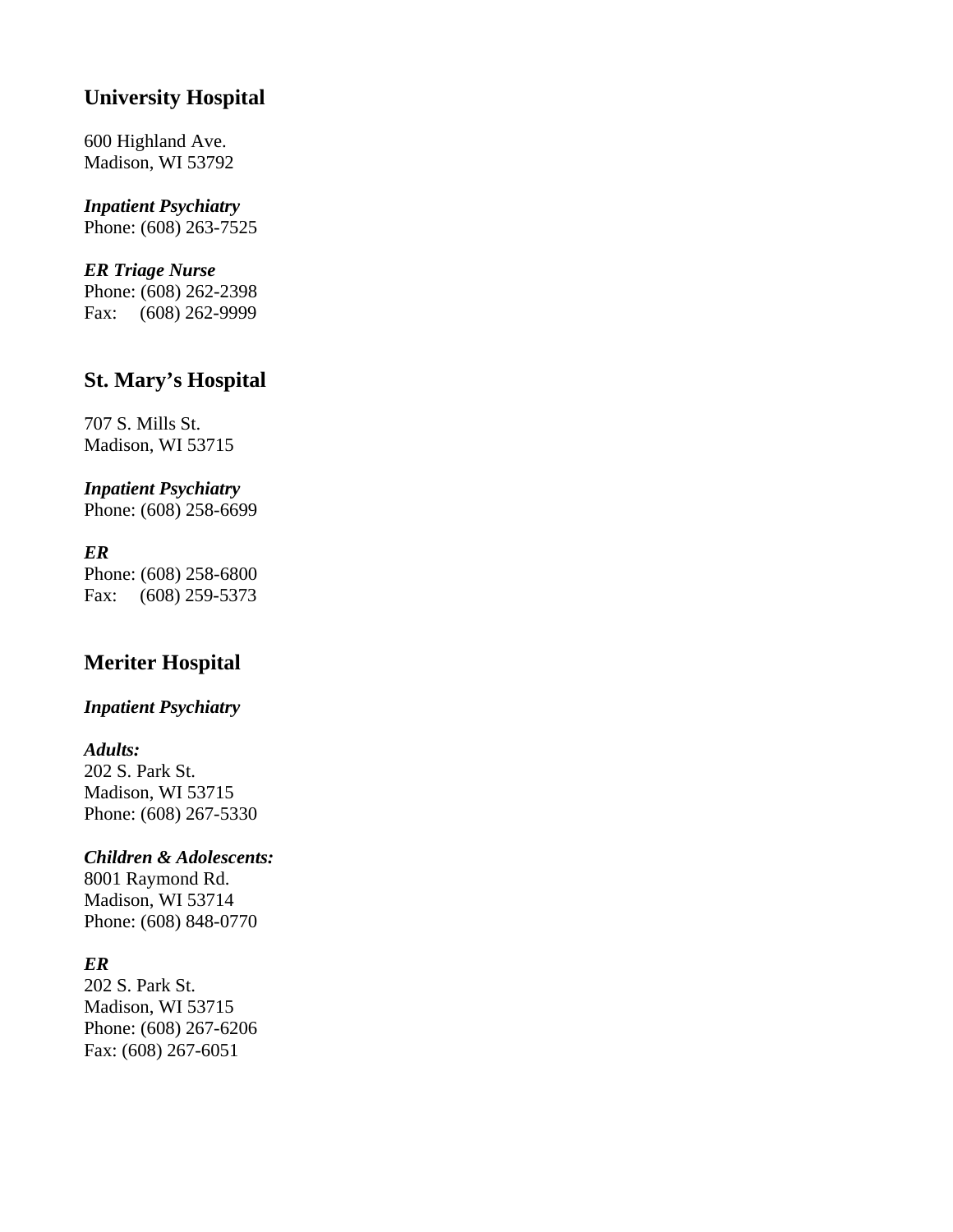# **Mental Health Center of Dane County, Emergency Services Unit**

625 West Washington Ave., Madison, WI 53703, Phone: (608) 280-2580 Fax : (608) 280-2703

# **Dane County Jail**

Public Safety Building 115 Doty St. Madison, WI 53703 Phone: (608) 284-6100 (press "2" and then "0" to find out if a person has been booked) 1-877-418-8463, Dane County VINE toll-free 24-hour phone number

# **Dane County Jail Mental Health Team**

Mental Health Center of Dane County ACS-Jail Program 625 W. Washington Ave. Madison WI 53703 Phone: (608) 266-4033 Fax: (608) 267-1510 Barbara Andrew (Clinical Specialist) 266-4509 E-mail: barb.andrew@mail.mhcdc.org

## **Wisconsin State Public Defender**

17 S. Fairchild St., Madison, WI 53703 Phone: (608) 266-9150, E-mail: last name first initial of assigned public defender@mail.opd.state.wi.us

Jennifer Moran (Client Services Specialist) Phone: (608) 267-4816 Fax: (608) 267-1777 E-mail: moranj@mail.opd.state.wi.us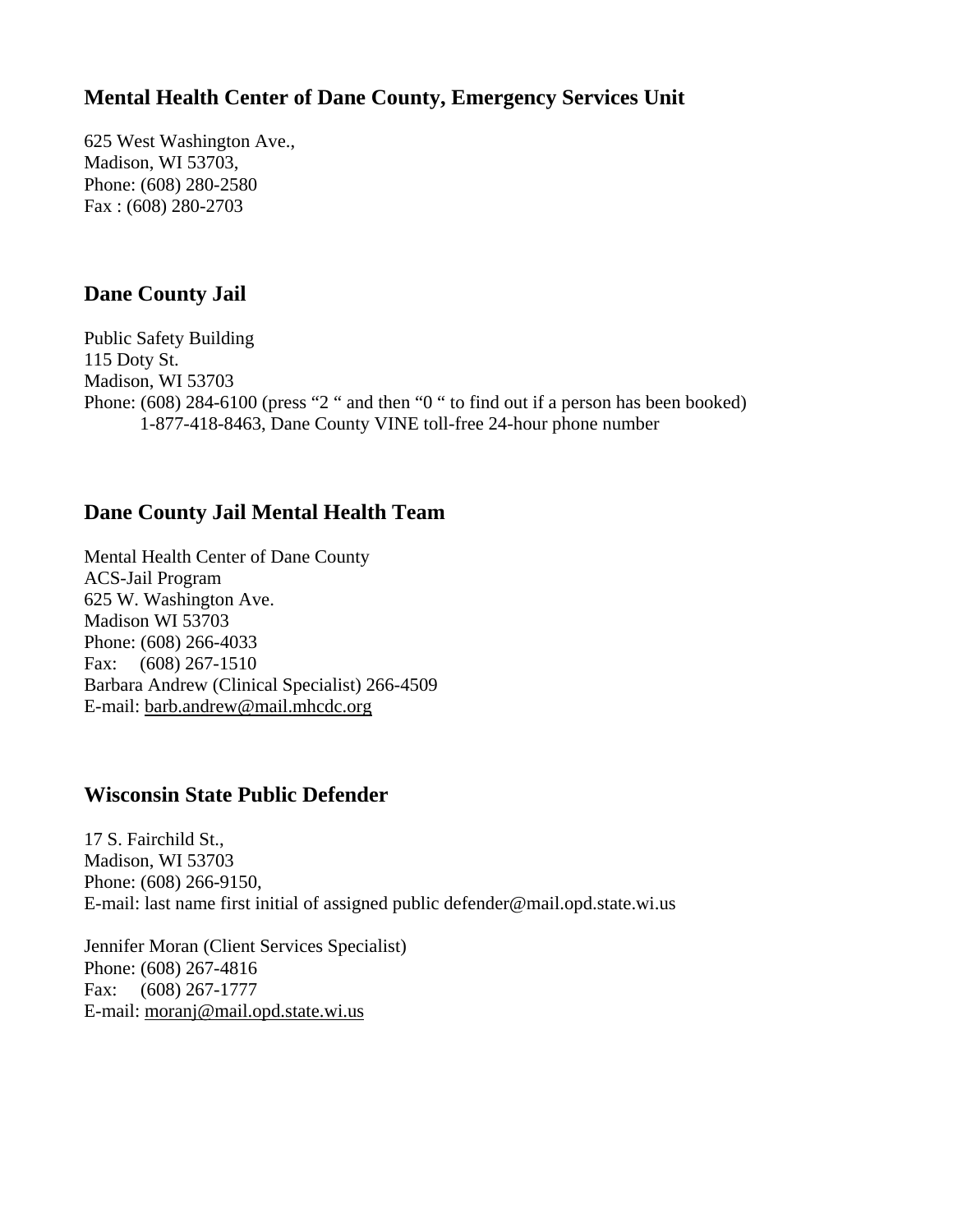# **Dane County District Attorney**

210 Martin Luther King Jr. Blvd, Rm 523 Madison, WI 53703-3346 Phone: (608) 266-42 11 Judy Schwaemle (Deputy DA who handles intake for most felony cases) Phone: (608) 266-4211 E-mail: schwaemle@co.dane.wi.us

# **City of Madison Attorney**

Michael P. May City County Bldg., Room 401 Madison, WI 53703 Phone: (608) 266-4511 Fax: (608) 267-8671 E-mail: [mmay@cityofmadison.com](mailto:mmay@cityofmadison.com) Web site: <http://www.ci.madison.wi.us/attorney/index.html>

## **Deferred Prosecution**

Dane County District Attorney's office Deferred Prosecution Unit Public Safety Building, Room 2137 115 West Doty Street Madison, WI 53703

Nancy Gustaf (Director of Deferred Prosecution Unit) Phone: (608) 284-6896 E-mail: gustaf@co.dane.wi.us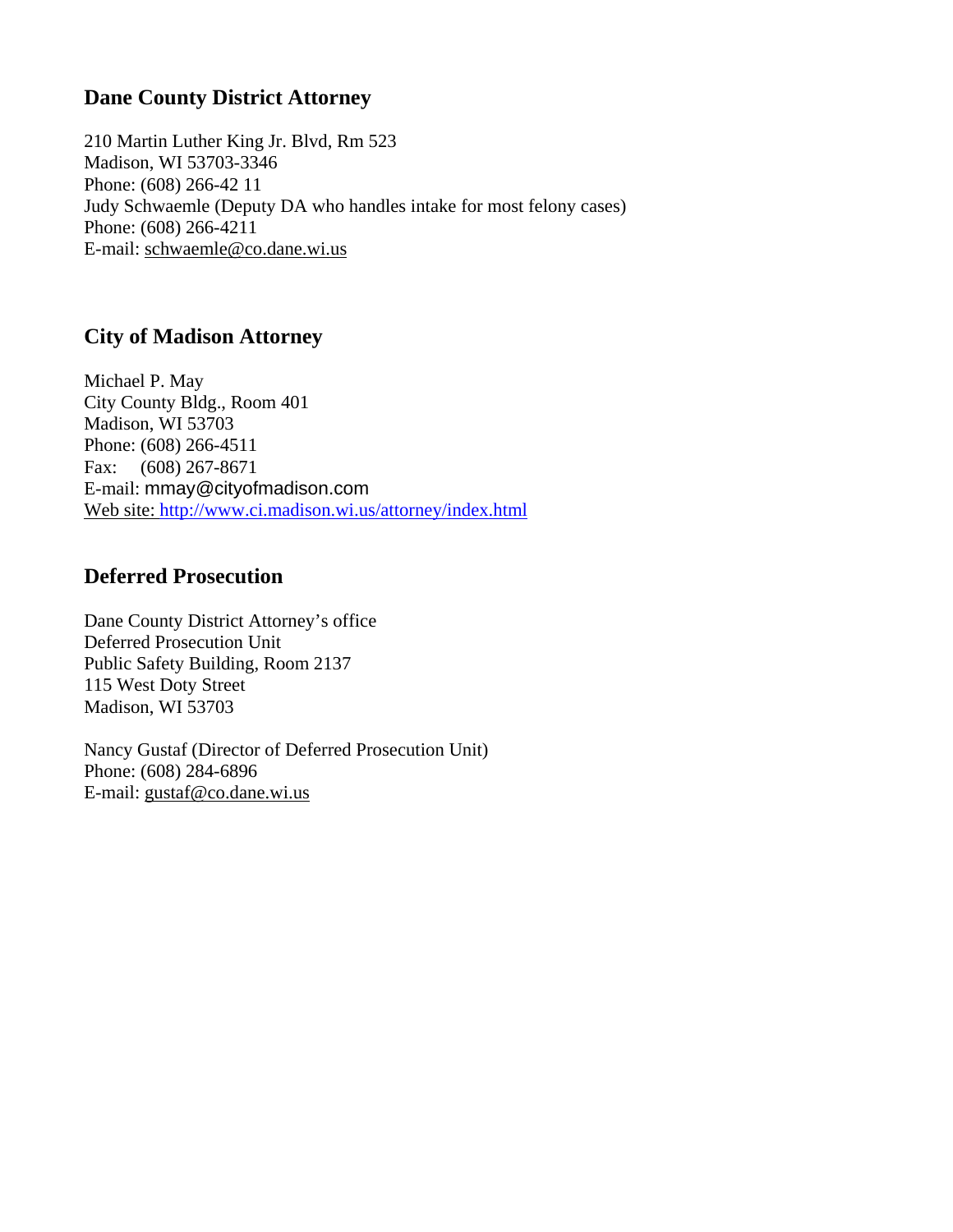# **Dane County Alternatives to Incarceration Program**

City County Bldg (Rm. GR-4) 210 Martin Luther King Jr, Blvd Madison, WI 53703-5106

http://www.co.dane.wi.us/clrkcort/faq\_criminal\_traffic.htm

### *Drug Treatment Court Program*

Elizabeth Folco Phone: (608) 266- 4249 Fax: (608) 267-8859 E-Mail: elizabeth.[folco@wicourts.gov](mailto:Folco@wicourts.gov)

### *Bail Monitoring Program (BMP)*

Rebecca Repaal Phone: (608) 266-9075 Fax: (608) 267-8859 E-Mail: [rebecca.repaal@wicourts.gov](mailto:Rebecca.Repaal@wicourts.gov) or JulieBeyer Phone: (608) 267-1557 Fax: (608) 267-8859 E-mail: julie.beyer@wicourts.gov

*Electronic Monitoring Program & ATIP/Treatment Alternative Sentences*  Rick Miller Phone: (608) 266-4438 Fax: (608) 267-8859 E-mail: [richard.miller@wicourts.gov](mailto:richard.miller@wicourts.gov)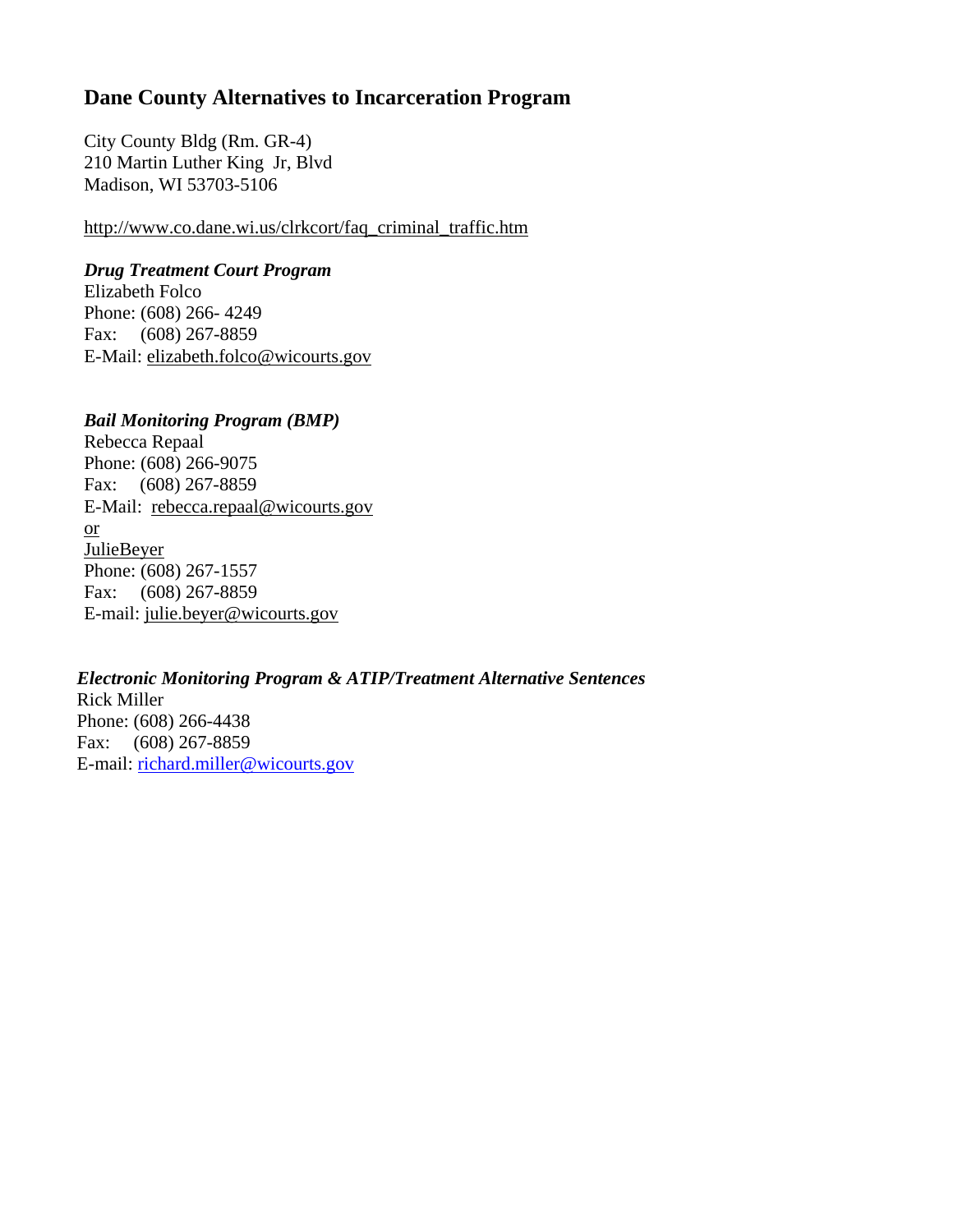### **Probation and Parole/Extended Supervision**

Wisconsin Department of Corrections, Division of Community Corrections Madison Region: Agents work out of different unit offices. [http://www.wi\\_doc.com/index\\_community.htm](http://www.wi-doc.com/index_community.htm)

Division Central Office (Madison region): 3099 East Washington Avenue PO Box 7925 Madison, WI 53707-7925 Phone: (608) 240-5300 FAX: (608) 240-3330

Region 1 Office Jail Inspector : 2445 Darwin Rd Suite 102 Madison, WI 53704 Phone: (608) 246-1960 FAX: (608) 246-1900

*Unit 110 INTAKE : 411 W Main St Madison, WI 53703 Phone: (608) -266-5579 FAX: (608) 261-6772*

Units 102 & 113: 2565 E Johnson St Madison, WI 53704 Phone: (608) 243-3300 FAX: (608) 243-3359

Units 101 & 107, Jail Inspector: 818 W Badger Rd Suite 200 Madison, WI 53713-2597 Phone: (608) 266-2085 FAX: (608) 266-9577

Unit 112**:** 2039 Winnebago St Madison, WI 53704 Phone: (608) 246-5428 FAX: (608) 246-5479

Units 104: 5706 Odana Rd 2nd Floor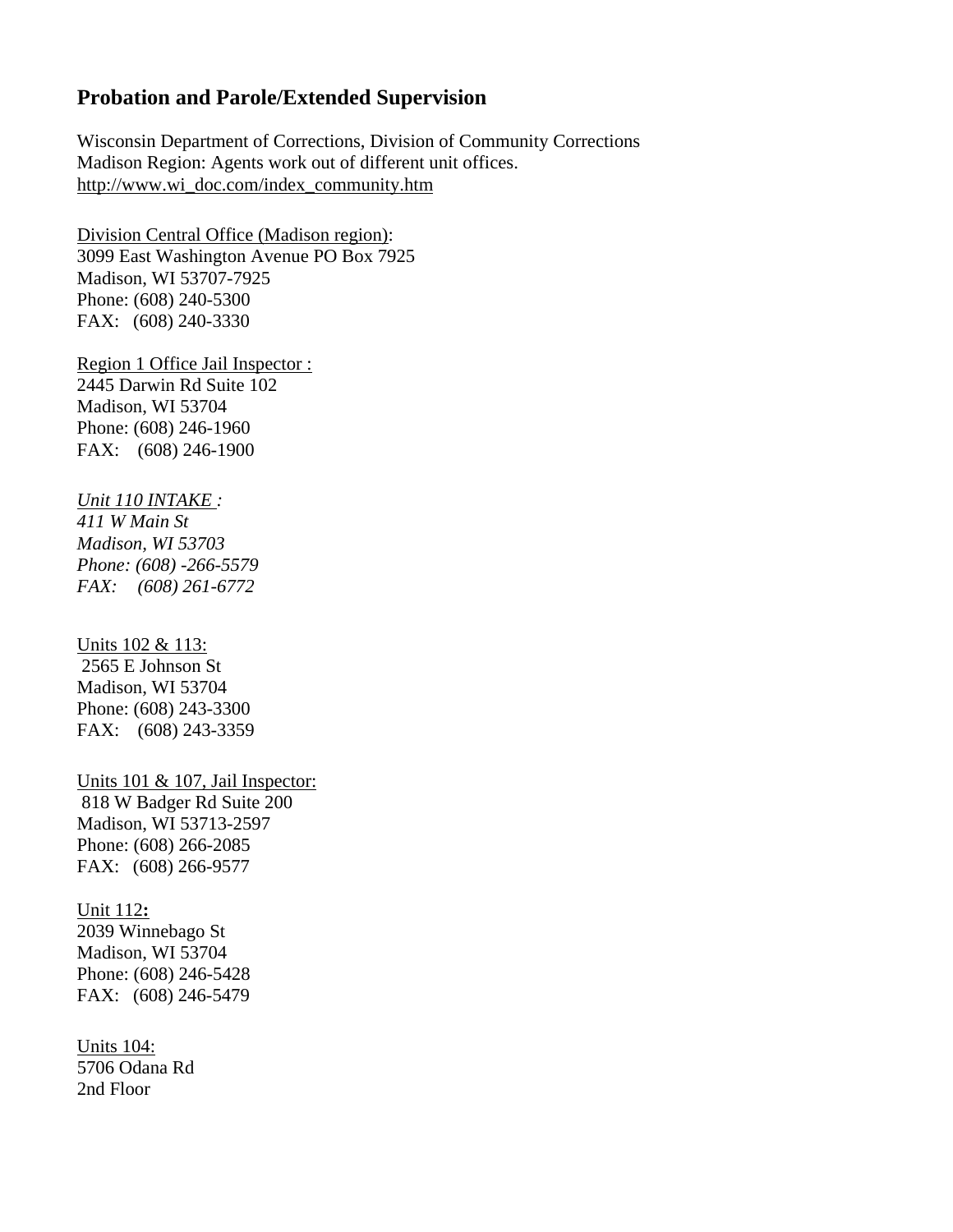Madison, WI 53719 Phone: (608) 273-5800 FAX: (608) 273-5813

Unit 120 / Day Report Center: 206 East Olin Avenue Madison, WI 53713 Phone: (608) 261-7840 FAX: (608) 261-7860

### **NGI / Extended Supervision:**

DHFS: Support Staff:

Glenn Larson, Forensic Services Specialist (&Court Liaison for southern Region of WI) 1 West Wilson Street P.O. Box 7851 Madison, WI 53707-7851 Phone: (608) 266-2862 FAX: (608) 266-2579 E-mail: [larsogp@dhfs.state.wi.us](mailto:larsogp@dhfs.state.wi.us)

Mendota Mental Health Institution 301 Troy Drive Madison, WI 53704 Phone: (608) 301-1352 FAX: (608) 301-1358

Beth Dodsworth, Forensic Services Specialist 1 West Wilson Street P.O. Box 7851 Madison, WI 53707-7851 Phone: (608) 267-7705 FAX: (608) 266-2579 E-mail: [dodswba@dhfs.state.wi.us](mailto:dodswba@dhfs.state.wi.us)

Winnebago Mental Health Institution P.O. Box 9 Winnebago, WI 54985 Phone: (920) 235-4910 FAX : (920) 237-2047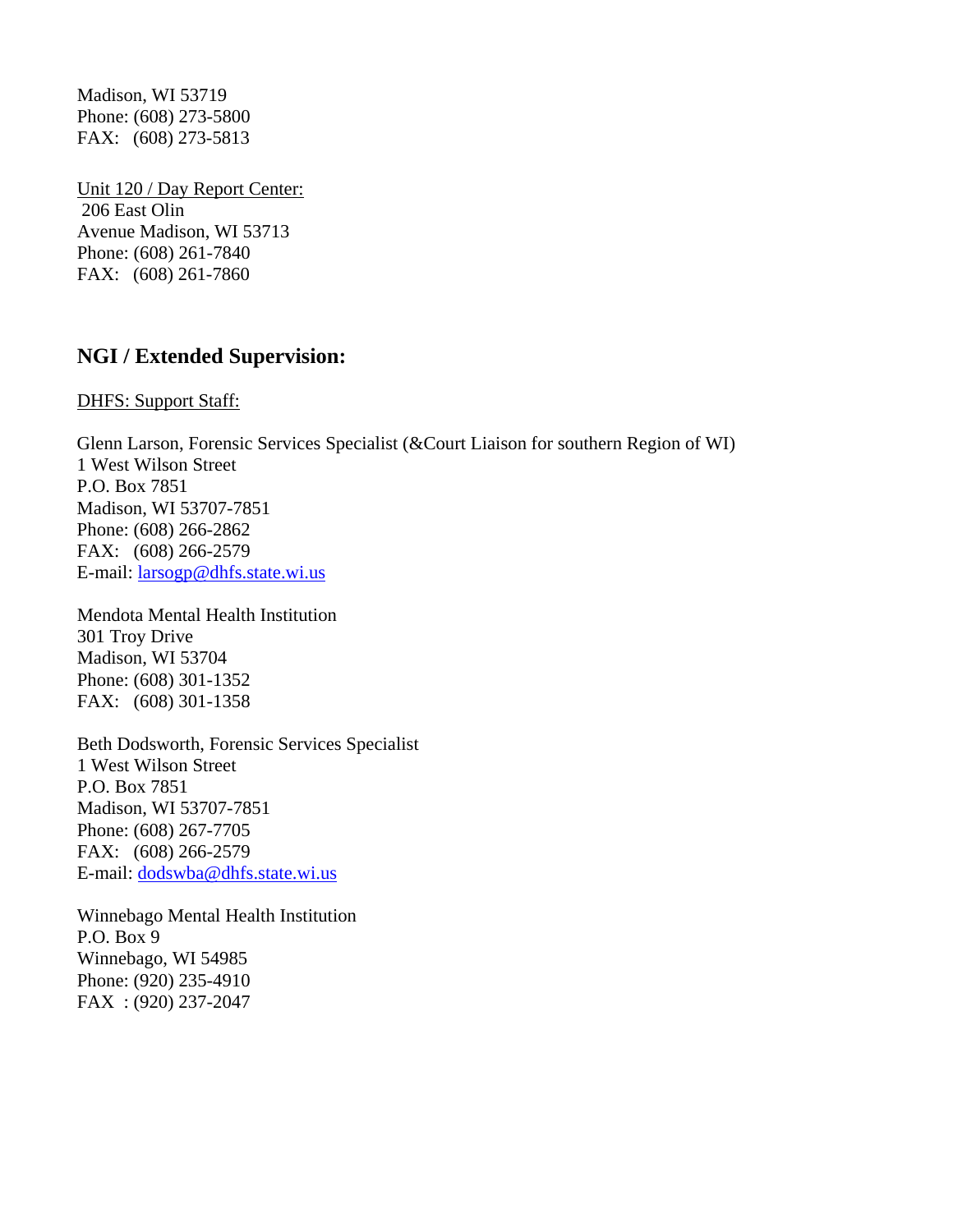#### Regional Treatment Provider for Dane County:

Dane County Department of Human Services Mary Mikalson, Program Director Emmie Harrison, Support Staff 124 W. Mifflin St. Room 417 Madison, WI 53703 Phone: (608) 280-2787 FAX : (608) 280-2788 Cell : (608) 225-5067

#### NGI Agents (Dane County):

Marilyn Zurbuchen, Regional Specialist Supervisor Unit 107 818 Badger Road, Suite 200 Madison, WI 53713 Phone: (608) 266-2685 FAX: (608) 266-9577

Mitch Turner 818 Badger Road, Suite 200 Madison, WI 53713 Phone: (608) 266-6882 FAX: (608) 266-9577

Margie Storm-Pearson 818 West Badger Road, Suite 200 Madison WI 53713 Phone: (608) 267-4587 FAX: (608) 266-9577 [margie.storm-pearson@doc.state.wi.us](mailto:margie.storm-pearson@doc.state.wi.us)